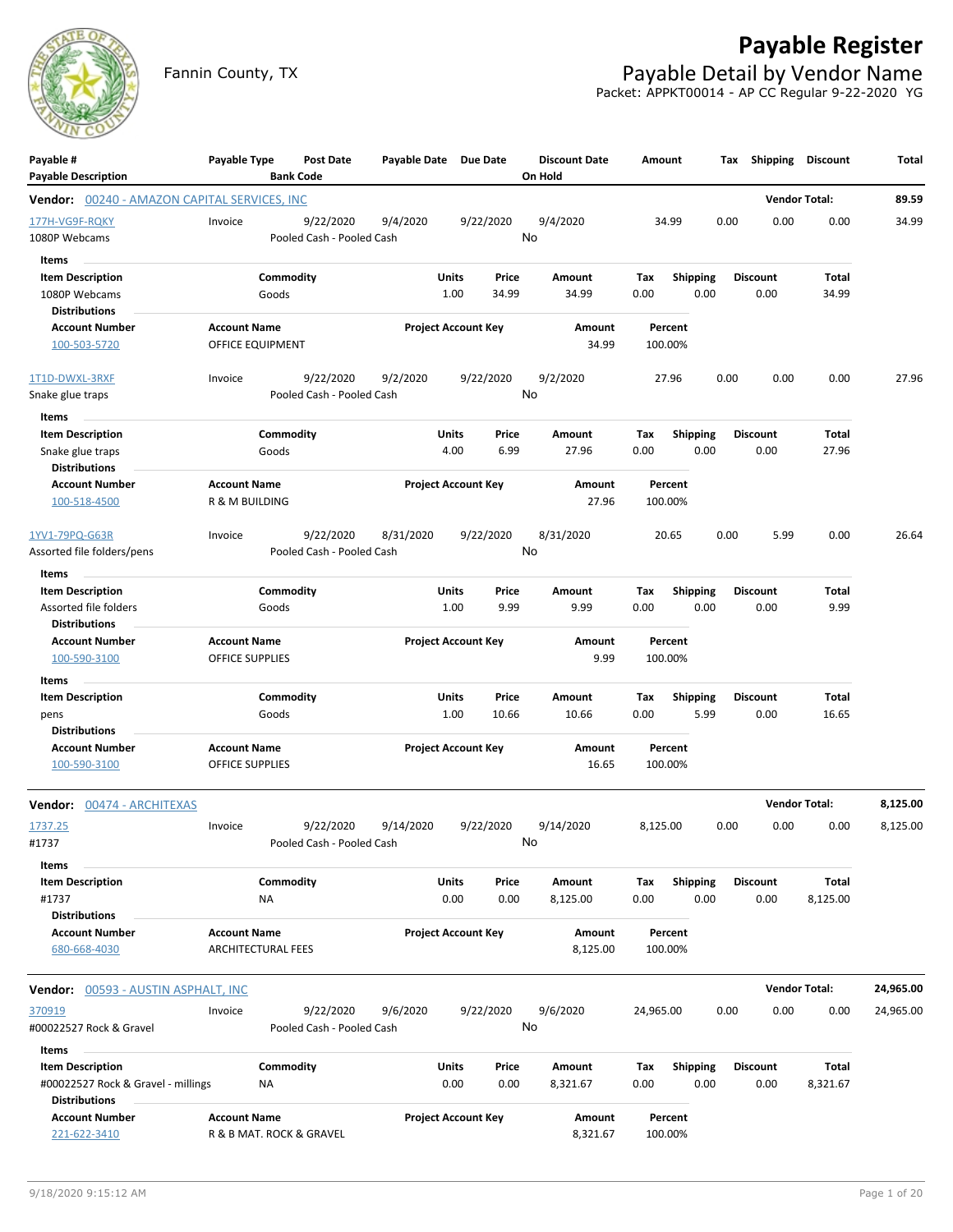| <b>Payable Register</b>                                                                       |                                        |                           |                  |                       |                            |                 |                      |             |                         |      |                         |                      | Packet: APPKT00014 - AP CC Regular 9-22-2020 YG |
|-----------------------------------------------------------------------------------------------|----------------------------------------|---------------------------|------------------|-----------------------|----------------------------|-----------------|----------------------|-------------|-------------------------|------|-------------------------|----------------------|-------------------------------------------------|
| Payable #                                                                                     | Payable Type                           |                           | <b>Post Date</b> | Payable Date Due Date |                            |                 | <b>Discount Date</b> | Amount      |                         |      | Tax Shipping Discount   |                      | Total                                           |
| <b>Payable Description</b>                                                                    |                                        | <b>Bank Code</b>          |                  |                       |                            |                 | On Hold              |             |                         |      |                         |                      |                                                 |
| Items                                                                                         |                                        |                           |                  |                       |                            |                 |                      |             |                         |      |                         |                      |                                                 |
| <b>Item Description</b>                                                                       |                                        | Commodity                 |                  |                       | Units                      | Price           | Amount               | Tax         | <b>Shipping</b>         |      | <b>Discount</b>         | Total                |                                                 |
| #00022527 Rock & Gravel - millings<br><b>Distributions</b>                                    |                                        | ΝA                        |                  |                       | 0.00                       | 0.00            | 8,321.66             | 0.00        | 0.00                    |      | 0.00                    | 8,321.66             |                                                 |
| <b>Account Number</b><br>230-623-3410                                                         | <b>Account Name</b>                    | R&B MAT. ROCK & GRAVEL    |                  |                       | <b>Project Account Key</b> |                 | Amount<br>8,321.66   | 100.00%     | Percent                 |      |                         |                      |                                                 |
| Items                                                                                         |                                        |                           |                  |                       |                            |                 |                      |             |                         |      |                         |                      |                                                 |
| <b>Item Description</b>                                                                       |                                        | Commodity                 |                  |                       | Units                      | Price           | Amount               | Тах         | <b>Shipping</b>         |      | <b>Discount</b>         | Total                |                                                 |
| #00022527 Rock & Gravel - millings<br><b>Distributions</b>                                    |                                        | NA                        |                  |                       | 0.00                       | 0.00            | 8,321.67             | 0.00        | 0.00                    |      | 0.00                    | 8,321.67             |                                                 |
| <b>Account Number</b>                                                                         | <b>Account Name</b>                    |                           |                  |                       | <b>Project Account Key</b> |                 | Amount               |             | Percent                 |      |                         |                      |                                                 |
| 241-624-3410                                                                                  |                                        | R&B MAT. ROCK & GRAVEL    |                  |                       |                            |                 | 8,321.67             | 100.00%     |                         |      |                         |                      |                                                 |
| <b>Vendor: 00628 - BANE MACHINERY, INC.</b>                                                   |                                        |                           |                  |                       |                            |                 |                      |             |                         |      |                         | <b>Vendor Total:</b> | 31,207.29                                       |
| 091120/5441                                                                                   | Invoice                                |                           | 9/22/2020        | 9/11/2020             |                            | 9/22/2020       | 9/11/2020            | 28,000.00   |                         | 0.00 | 0.00                    | 0.00                 | 28,000.00                                       |
| CP1200 69" 9-wheel pneumatic roller<br>Items                                                  |                                        | Pooled Cash - Pooled Cash |                  |                       |                            | No              |                      |             |                         |      |                         |                      |                                                 |
| <b>Item Description</b>                                                                       |                                        | Commodity                 |                  |                       | Units                      | Price           | Amount               | Тах         | <b>Shipping</b>         |      | <b>Discount</b>         | Total                |                                                 |
| CP1200 69" 9-wheel pneumatic roller<br><b>Distributions</b>                                   |                                        | ΝA                        |                  |                       | 0.00                       | 0.00            | 28,000.00            | 0.00        | 0.00                    |      | 0.00                    | 28,000.00            |                                                 |
| <b>Account Number</b>                                                                         | <b>Account Name</b>                    |                           |                  |                       | <b>Project Account Key</b> |                 | Amount               |             | Percent                 |      |                         |                      |                                                 |
| 230-623-5710                                                                                  |                                        | PURCHASE OF MACH./EQUIP   |                  |                       |                            |                 | 28,000.00            | 100.00%     |                         |      |                         |                      |                                                 |
| 18189408<br>#2864MD Pneumatic roller lease 8/17-9/13/20                                       | Invoice                                | Pooled Cash - Pooled Cash | 9/22/2020        | 9/8/2020              |                            | 9/22/2020<br>No | 9/8/2020             | 3,207.29    |                         | 0.00 | 0.00                    | 0.00                 | 3,207.29                                        |
|                                                                                               |                                        |                           |                  |                       |                            |                 |                      |             |                         |      |                         |                      |                                                 |
| Items                                                                                         |                                        |                           |                  |                       |                            |                 |                      |             |                         |      |                         |                      |                                                 |
| <b>Item Description</b><br>#2864MD Pneumatic roller lease 8/17-9/1 NA<br><b>Distributions</b> |                                        | Commodity                 |                  |                       | Units<br>0.00              | Price<br>0.00   | Amount<br>3,207.29   | Tax<br>0.00 | <b>Shipping</b><br>0.00 |      | <b>Discount</b><br>0.00 | Total<br>3,207.29    |                                                 |
| <b>Account Number</b><br>230-623-4600                                                         | <b>Account Name</b>                    | EQUIPMENT RENTAL/LEASE    |                  |                       | <b>Project Account Key</b> |                 | Amount<br>3,207.29   | 100.00%     | Percent                 |      |                         |                      |                                                 |
|                                                                                               |                                        |                           |                  |                       |                            |                 |                      |             |                         |      |                         |                      |                                                 |
| <b>Vendor:</b> VEN02071 - Barcodes LLC                                                        |                                        |                           |                  |                       |                            |                 |                      |             |                         |      |                         | <b>Vendor Total:</b> | 585.00                                          |
| <b>INV6448640</b><br>Thermal transfer labels                                                  | Invoice                                | Pooled Cash - Pooled Cash | 9/22/2020        | 8/17/2020             |                            | 9/22/2020<br>No | 8/17/2020            | 585.00      |                         | 0.00 | 0.00                    | 0.00                 | 585.00                                          |
| Items                                                                                         |                                        |                           |                  |                       |                            |                 |                      |             |                         |      |                         |                      |                                                 |
| <b>Item Description</b><br>Thermal transfer labels                                            |                                        | Commodity<br>Goods        |                  |                       | Units<br>12.00             | Price<br>48.75  | Amount<br>585.00     | Tax<br>0.00 | Shipping<br>0.00        |      | <b>Discount</b><br>0.00 | Total<br>585.00      |                                                 |
| <b>Distributions</b><br><b>Account Number</b><br>100-560-3100                                 | <b>Account Name</b><br>OFFICE SUPPLIES |                           |                  |                       | <b>Project Account Key</b> |                 | Amount<br>585.00     | 100.00%     | Percent                 |      |                         |                      |                                                 |
|                                                                                               |                                        |                           |                  |                       |                            |                 |                      |             |                         |      |                         |                      |                                                 |
| Vendor: VEN02077 - Baxter, Leonard J                                                          |                                        |                           |                  |                       |                            |                 |                      |             |                         |      |                         | <b>Vendor Total:</b> | 80.00                                           |
| INV0000102<br>9/14-15/20 transport meal per diem                                              | Invoice                                | Pooled Cash - Pooled Cash | 9/22/2020        | 9/16/2020             |                            | 9/22/2020<br>No | 9/16/2020            |             | 80.00                   | 0.00 | 0.00                    | 0.00                 | 80.00                                           |
| Items                                                                                         |                                        |                           |                  |                       |                            |                 |                      |             |                         |      |                         |                      |                                                 |
| <b>Item Description</b>                                                                       |                                        | Commodity                 |                  |                       | Units                      | Price           | Amount               | Tax         | Shipping                |      | <b>Discount</b>         | Total                |                                                 |
| 9/14-15/20 transport meal per diem<br><b>Distributions</b>                                    |                                        | NA                        |                  |                       | 0.00                       | 0.00            | 80.00                | 0.00        | 0.00                    |      | 0.00                    | 80.00                |                                                 |
| <b>Account Number</b><br>100-560-4280                                                         | <b>Account Name</b>                    | PRISONER TRANSPORT        |                  |                       | <b>Project Account Key</b> |                 | Amount<br>80.00      | 100.00%     | Percent                 |      |                         |                      |                                                 |
| Vendor: 00443 - BORSERINE LAW                                                                 |                                        |                           |                  |                       |                            |                 |                      |             |                         |      |                         | <b>Vendor Total:</b> | 690.00                                          |
| INV0000113<br>FA-20-44560 Dunning/Burris Dst Ct                                               | Invoice                                | Pooled Cash - Pooled Cash | 9/22/2020        | 8/21/2020             |                            | 9/22/2020<br>No | 8/21/2020            | 690.00      |                         | 0.00 | 0.00                    | 0.00                 | 690.00                                          |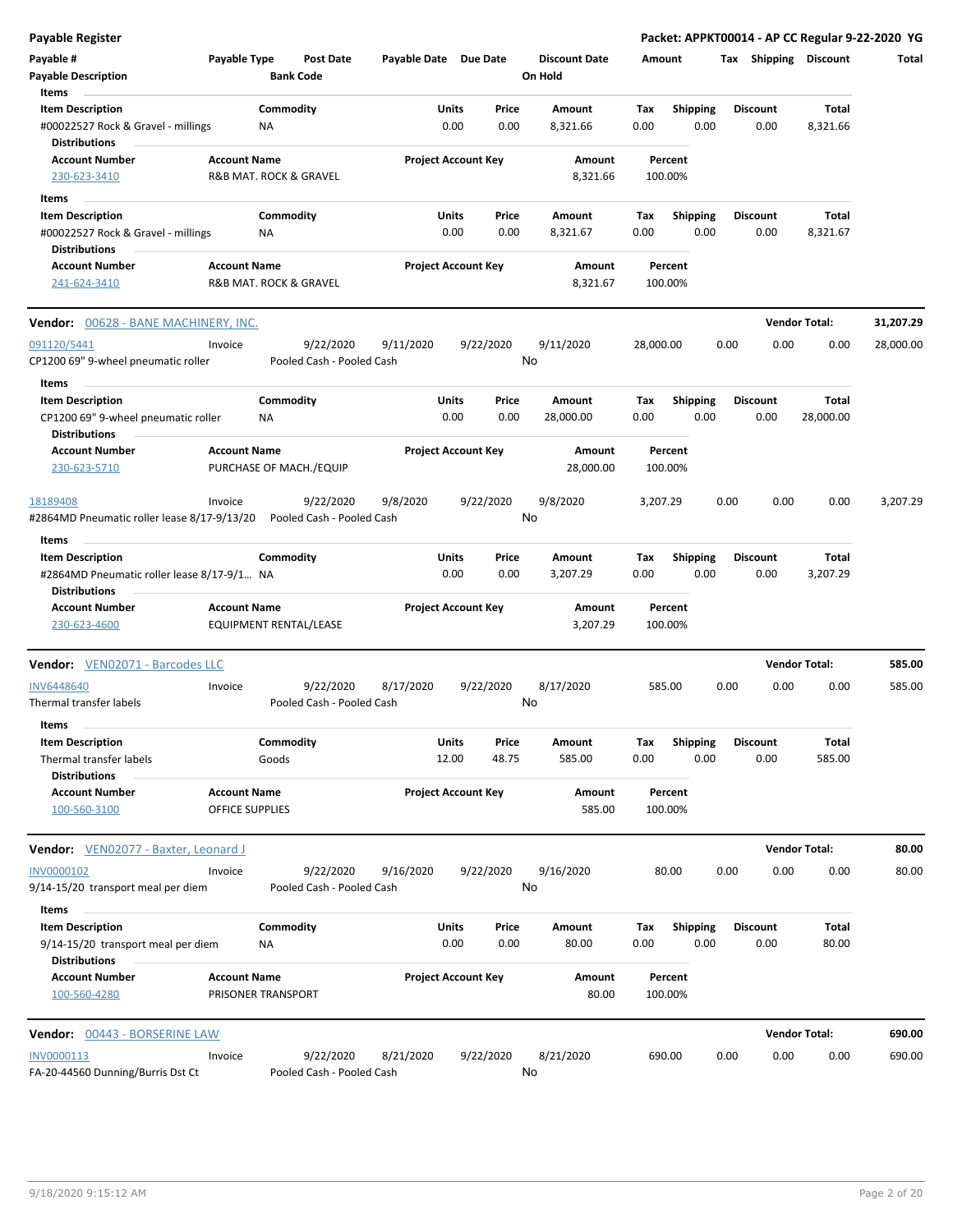| <b>Payable Register</b>                                                              |                                             |                                        |                       |               |                            |                                 |             |                         |      |                         | Packet: APPKT00014 - AP CC Regular 9-22-2020 YG |          |
|--------------------------------------------------------------------------------------|---------------------------------------------|----------------------------------------|-----------------------|---------------|----------------------------|---------------------------------|-------------|-------------------------|------|-------------------------|-------------------------------------------------|----------|
| Payable #<br><b>Payable Description</b>                                              | Payable Type                                | <b>Post Date</b><br><b>Bank Code</b>   | Payable Date Due Date |               |                            | <b>Discount Date</b><br>On Hold | Amount      |                         |      | Tax Shipping Discount   |                                                 | Total    |
| Items                                                                                |                                             |                                        |                       |               |                            |                                 |             |                         |      |                         |                                                 |          |
| <b>Item Description</b><br>FA-20-44560 Dunning/Burris Dst Ct<br><b>Distributions</b> |                                             | Commodity<br>NA                        |                       | Units<br>0.00 | Price<br>0.00              | Amount<br>690.00                | Tax<br>0.00 | <b>Shipping</b><br>0.00 |      | <b>Discount</b><br>0.00 | Total<br>690.00                                 |          |
| <b>Account Number</b><br>100-435-4360                                                | <b>Account Name</b>                         | ATTORNEY FEES- CPS CASES               |                       |               | <b>Project Account Key</b> | Amount<br>690.00                |             | Percent<br>100.00%      |      |                         |                                                 |          |
| Vendor: 00725 - BRANNAN, QUIENCY SMITH                                               |                                             |                                        |                       |               |                            |                                 |             |                         |      |                         | <b>Vendor Total:</b>                            | 1,720.00 |
| INV0000101<br>CR-20-27426 Biddle Dst Ct                                              | Invoice                                     | 9/22/2020<br>Pooled Cash - Pooled Cash | 8/30/2020             |               | 9/22/2020                  | 8/30/2020<br>No                 |             | 144.00                  | 0.00 | 0.00                    | 0.00                                            | 144.00   |
| Items                                                                                |                                             |                                        |                       |               |                            |                                 |             |                         |      |                         |                                                 |          |
| <b>Item Description</b><br>CR-20-27426 Biddle Dst Ct<br><b>Distributions</b>         |                                             | Commodity<br><b>NA</b>                 |                       | Units<br>0.00 | Price<br>0.00              | Amount<br>144.00                | Tax<br>0.00 | Shipping<br>0.00        |      | <b>Discount</b><br>0.00 | Total<br>144.00                                 |          |
| <b>Account Number</b><br>100-435-4370                                                | <b>Account Name</b><br>ATTORNEY FEES        |                                        |                       |               | <b>Project Account Key</b> | Amount<br>144.00                |             | Percent<br>100.00%      |      |                         |                                                 |          |
| <b>INV0000108</b><br>CR-19-26925 Wilburn Dst Ct                                      | Invoice                                     | 9/22/2020<br>Pooled Cash - Pooled Cash | 9/7/2020              |               | 9/22/2020                  | 9/7/2020<br>No                  |             | 448.00                  | 0.00 | 0.00                    | 0.00                                            | 448.00   |
| Items                                                                                |                                             |                                        |                       |               |                            |                                 |             |                         |      |                         |                                                 |          |
| <b>Item Description</b><br>CR-19-26925 Wilburn Dst Ct                                |                                             | Commodity<br>ΝA                        |                       | Units<br>0.00 | Price<br>0.00              | Amount<br>448.00                | Tax<br>0.00 | Shipping<br>0.00        |      | <b>Discount</b><br>0.00 | <b>Total</b><br>448.00                          |          |
| <b>Distributions</b>                                                                 |                                             |                                        |                       |               |                            |                                 |             |                         |      |                         |                                                 |          |
| <b>Account Number</b><br>100-435-4370                                                | <b>Account Name</b><br><b>ATTORNEY FEES</b> |                                        |                       |               | <b>Project Account Key</b> | Amount<br>448.00                |             | Percent<br>100.00%      |      |                         |                                                 |          |
| INV0000112<br>FA-19-44487 Barber Dst Ct                                              | Invoice                                     | 9/22/2020<br>Pooled Cash - Pooled Cash | 8/21/2020             |               | 9/22/2020                  | 8/21/2020<br>No                 |             | 480.00                  | 0.00 | 0.00                    | 0.00                                            | 480.00   |
| Items                                                                                |                                             |                                        |                       |               |                            |                                 |             |                         |      |                         |                                                 |          |
| <b>Item Description</b><br>FA-19-44487 Barber Dst Ct<br><b>Distributions</b>         |                                             | Commodity<br><b>NA</b>                 |                       | Units<br>0.00 | Price<br>0.00              | Amount<br>480.00                | Tax<br>0.00 | Shipping<br>0.00        |      | <b>Discount</b><br>0.00 | Total<br>480.00                                 |          |
| <b>Account Number</b><br>100-435-4360                                                | <b>Account Name</b>                         | ATTORNEY FEES- CPS CASES               |                       |               | <b>Project Account Key</b> | Amount<br>480.00                |             | Percent<br>100.00%      |      |                         |                                                 |          |
| INV0000116<br>CR-20-27305 Voris Dst Ct                                               | Invoice                                     | 9/22/2020<br>Pooled Cash - Pooled Cash | 8/16/2020             |               | 9/22/2020                  | 8/16/2020<br>No                 |             | 112.00                  | 0.00 | 0.00                    | 0.00                                            | 112.00   |
| Items                                                                                |                                             |                                        |                       |               |                            |                                 |             |                         |      |                         |                                                 |          |
| <b>Item Description</b><br>CR-20-27305 Voris Dst Ct<br><b>Distributions</b>          |                                             | Commodity<br><b>NA</b>                 |                       | Units<br>0.00 | Price<br>0.00              | Amount<br>112.00                | Tax<br>0.00 | <b>Shipping</b><br>0.00 |      | <b>Discount</b><br>0.00 | Total<br>112.00                                 |          |
| <b>Account Number</b><br>100-435-4370                                                | <b>Account Name</b><br><b>ATTORNEY FEES</b> |                                        |                       |               | <b>Project Account Key</b> | Amount<br>112.00                |             | Percent<br>100.00%      |      |                         |                                                 |          |
| INV0000117<br>CR-20-27321 Worthington Dst Ct                                         | Invoice                                     | 9/22/2020<br>Pooled Cash - Pooled Cash | 8/30/2020             |               | 9/22/2020                  | 8/30/2020<br>No                 |             | 304.00                  | 0.00 | 0.00                    | 0.00                                            | 304.00   |
| Items                                                                                |                                             |                                        |                       |               |                            |                                 |             |                         |      |                         |                                                 |          |
| <b>Item Description</b><br>CR-20-27321 Worthington Dst Ct<br><b>Distributions</b>    |                                             | Commodity<br><b>NA</b>                 |                       | Units<br>0.00 | Price<br>0.00              | Amount<br>304.00                | Tax<br>0.00 | <b>Shipping</b><br>0.00 |      | <b>Discount</b><br>0.00 | <b>Total</b><br>304.00                          |          |
| <b>Account Number</b><br>100-435-4370                                                | <b>Account Name</b><br><b>ATTORNEY FEES</b> |                                        |                       |               | <b>Project Account Key</b> | Amount<br>304.00                |             | Percent<br>100.00%      |      |                         |                                                 |          |
| INV0000118<br>CR-19-27199 Stephens Dst Ct                                            | Invoice                                     | 9/22/2020<br>Pooled Cash - Pooled Cash | 8/21/2020             |               | 9/22/2020                  | 8/21/2020<br>No                 |             | 232.00                  | 0.00 | 0.00                    | 0.00                                            | 232.00   |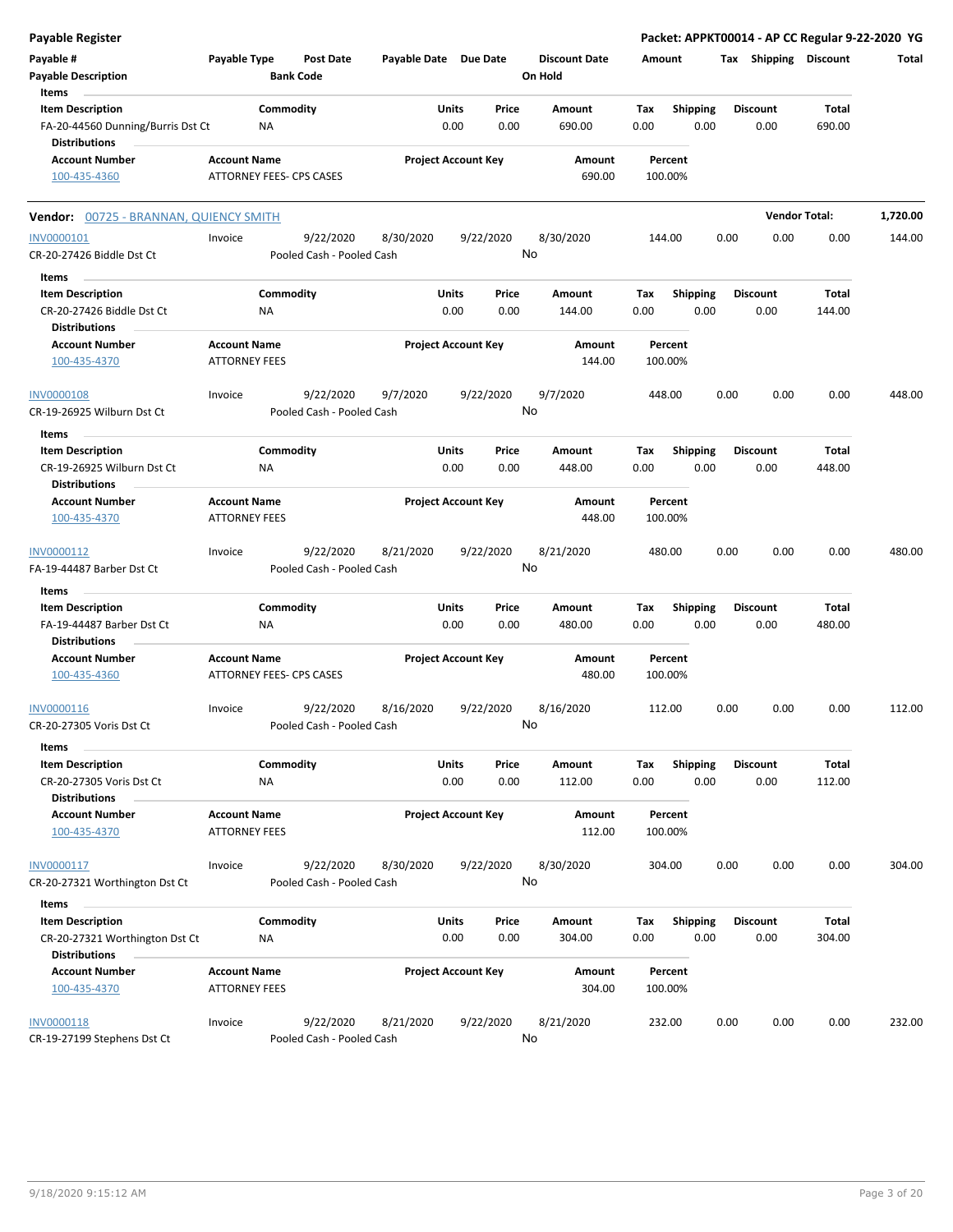| <b>Payable Register</b>                                                        |                                                      |                            |                 |                                 |                                        | Packet: APPKT00014 - AP CC Regular 9-22-2020 YG |                      |           |
|--------------------------------------------------------------------------------|------------------------------------------------------|----------------------------|-----------------|---------------------------------|----------------------------------------|-------------------------------------------------|----------------------|-----------|
| Payable #<br><b>Payable Description</b>                                        | Payable Type<br><b>Post Date</b><br><b>Bank Code</b> | Payable Date Due Date      |                 | <b>Discount Date</b><br>On Hold | Amount                                 | Tax Shipping Discount                           |                      | Total     |
| Items                                                                          |                                                      |                            |                 |                                 |                                        |                                                 |                      |           |
| <b>Item Description</b><br>CR-19-27199 Stephens Dst Ct<br><b>Distributions</b> | Commodity<br>NA                                      | Units<br>0.00              | Price<br>0.00   | Amount<br>232.00                | <b>Shipping</b><br>Tax<br>0.00<br>0.00 | <b>Discount</b><br>0.00                         | Total<br>232.00      |           |
| <b>Account Number</b>                                                          | <b>Account Name</b>                                  | <b>Project Account Key</b> |                 | Amount                          | Percent                                |                                                 |                      |           |
| 100-435-4370                                                                   | <b>ATTORNEY FEES</b>                                 |                            |                 | 232.00                          | 100.00%                                |                                                 |                      |           |
| Vendor: 00508 - BRYCO-BRYANT CO                                                |                                                      |                            |                 |                                 |                                        |                                                 | <b>Vendor Total:</b> | 54,701.68 |
| <u>12</u><br>#190358 Masonry                                                   | 9/22/2020<br>Invoice<br>Pooled Cash - Pooled Cash    | 9/20/2020                  | 9/22/2020<br>No | 9/20/2020                       | 54,701.68                              | 0.00<br>0.00                                    | 0.00                 | 54,701.68 |
| Items                                                                          |                                                      |                            |                 |                                 |                                        |                                                 |                      |           |
| <b>Item Description</b>                                                        | Commodity                                            | Units                      | Price           | Amount                          | <b>Shipping</b><br>Тах                 | <b>Discount</b>                                 | Total                |           |
| #190358 Masonry                                                                | <b>NA</b>                                            | 0.00                       | 0.00            | 54,701.68                       | 0.00<br>0.00                           | 0.00                                            | 54,701.68            |           |
| <b>Distributions</b>                                                           |                                                      |                            |                 |                                 |                                        |                                                 |                      |           |
| <b>Account Number</b><br>680-668-1680                                          | <b>Account Name</b><br>MASONRY AND STONE             | <b>Project Account Key</b> |                 | Amount<br>54,701.68             | Percent<br>100.00%                     |                                                 |                      |           |
| <b>Vendor:</b> VEN02083 - Criminal Records Department                          |                                                      |                            |                 |                                 |                                        |                                                 | <b>Vendor Total:</b> | 20.00     |
| <b>INV0000130</b>                                                              | 9/22/2020<br>Invoice                                 | 9/16/2020                  | 9/22/2020       | 9/16/2020                       | 20.00                                  | 0.00<br>0.00                                    | 0.00                 | 20.00     |
| R. Holiday court records                                                       | Pooled Cash - Pooled Cash                            |                            | No              |                                 |                                        |                                                 |                      |           |
| Items<br><b>Item Description</b>                                               | Commodity                                            | <b>Units</b>               | Price           | Amount                          | <b>Shipping</b><br>Tax                 | <b>Discount</b>                                 | Total                |           |
| R. Holiday court records<br><b>Distributions</b>                               | ΝA                                                   | 0.00                       | 0.00            | 20.00                           | 0.00<br>0.00                           | 0.00                                            | 20.00                |           |
| <b>Account Number</b>                                                          | <b>Account Name</b>                                  | <b>Project Account Key</b> |                 | Amount                          | Percent                                |                                                 |                      |           |
| 100-475-4650                                                                   | PHYS.EVIDENCE ANALYSIS                               |                            |                 | 20.00                           | 100.00%                                |                                                 |                      |           |
| <b>Vendor:</b> VEN02078 - Custis, Patrick                                      |                                                      |                            |                 |                                 |                                        |                                                 | <b>Vendor Total:</b> | 49.45     |
| INV0000131                                                                     | 9/22/2020<br>Invoice                                 | 9/14/2020                  | 9/22/2020       | 9/14/2020                       | 49.45                                  | 0.00<br>0.00                                    | 0.00                 | 49.45     |
| 9/8/20 reimburse training registration/miles                                   | Pooled Cash - Pooled Cash                            |                            | No              |                                 |                                        |                                                 |                      |           |
| Items                                                                          |                                                      |                            |                 |                                 |                                        |                                                 |                      |           |
| <b>Item Description</b>                                                        | Commodity                                            | <b>Units</b>               | Price           | Amount                          | Shipping<br>Tax                        | <b>Discount</b>                                 | Total                |           |
| 9/8/20 reimburse training registration/mil NA<br><b>Distributions</b>          |                                                      | 0.00                       | 0.00            | 49.45                           | 0.00<br>0.00                           | 0.00                                            | 49.45                |           |
| <b>Account Number</b><br>100-475-4270                                          | <b>Account Name</b><br>OUT OF COUNTY TRAVEL/TRAINING | <b>Project Account Key</b> |                 | Amount<br>49.45                 | Percent<br>100.00%                     |                                                 |                      |           |
| Vendor: 00056 - DALLAS COUNTY TREASURER                                        |                                                      |                            |                 |                                 |                                        |                                                 | <b>Vendor Total:</b> | 4,300.00  |
| 460071                                                                         | 9/22/2020<br>Invoice                                 | 9/4/2020                   | 9/22/2020       | 9/4/2020                        | 4,300.00                               | 0.00<br>0.00                                    | 0.00                 | 4,300.00  |
| #1244 Portillo/Holt autopsy<br>Items                                           | Pooled Cash - Pooled Cash                            |                            | No              |                                 |                                        |                                                 |                      |           |
| <b>Item Description</b>                                                        | Commodity                                            | <b>Units</b>               | Price           | Amount                          | <b>Shipping</b><br>Tax                 | <b>Discount</b>                                 | Total                |           |
| #1244 Portillo/Holt autopsy<br><b>Distributions</b>                            | ΝA                                                   | 0.00                       | 0.00            | 4,300.00                        | 0.00<br>0.00                           | 0.00                                            | 4,300.00             |           |
| <b>Account Number</b><br>100-425-4660                                          | <b>Account Name</b><br><b>AUTOPSIES</b>              | <b>Project Account Key</b> |                 | Amount<br>4,300.00              | Percent<br>100.00%                     |                                                 |                      |           |
|                                                                                |                                                      |                            |                 |                                 |                                        |                                                 |                      |           |
| <b>Vendor: 00357 - DATA PRESERVATION, LLC</b>                                  |                                                      |                            |                 |                                 |                                        |                                                 | <b>Vendor Total:</b> | 13,885.50 |
| 3531<br>August Land & Vital                                                    | 9/22/2020<br>Invoice<br>Pooled Cash - Pooled Cash    | 8/23/2020                  | 9/22/2020<br>No | 8/23/2020                       | 4,288.00                               | 0.00<br>0.00                                    | 0.00                 | 4,288.00  |
| Items                                                                          |                                                      |                            |                 |                                 |                                        |                                                 |                      |           |
| <b>Item Description</b>                                                        | Commodity                                            | <b>Units</b>               | Price           | Amount                          | <b>Shipping</b><br>Tax                 | <b>Discount</b>                                 | Total                |           |
| August Land & Vital<br><b>Distributions</b>                                    | <b>NA</b>                                            | 0.00                       | 0.00            | 4,288.00                        | 0.00<br>0.00                           | 0.00                                            | 4,288.00             |           |
| <b>Account Number</b><br>121-402-3120                                          | <b>Account Name</b><br><b>IMAGING SYSTEM</b>         | <b>Project Account Key</b> |                 | Amount<br>4,288.00              | Percent<br>100.00%                     |                                                 |                      |           |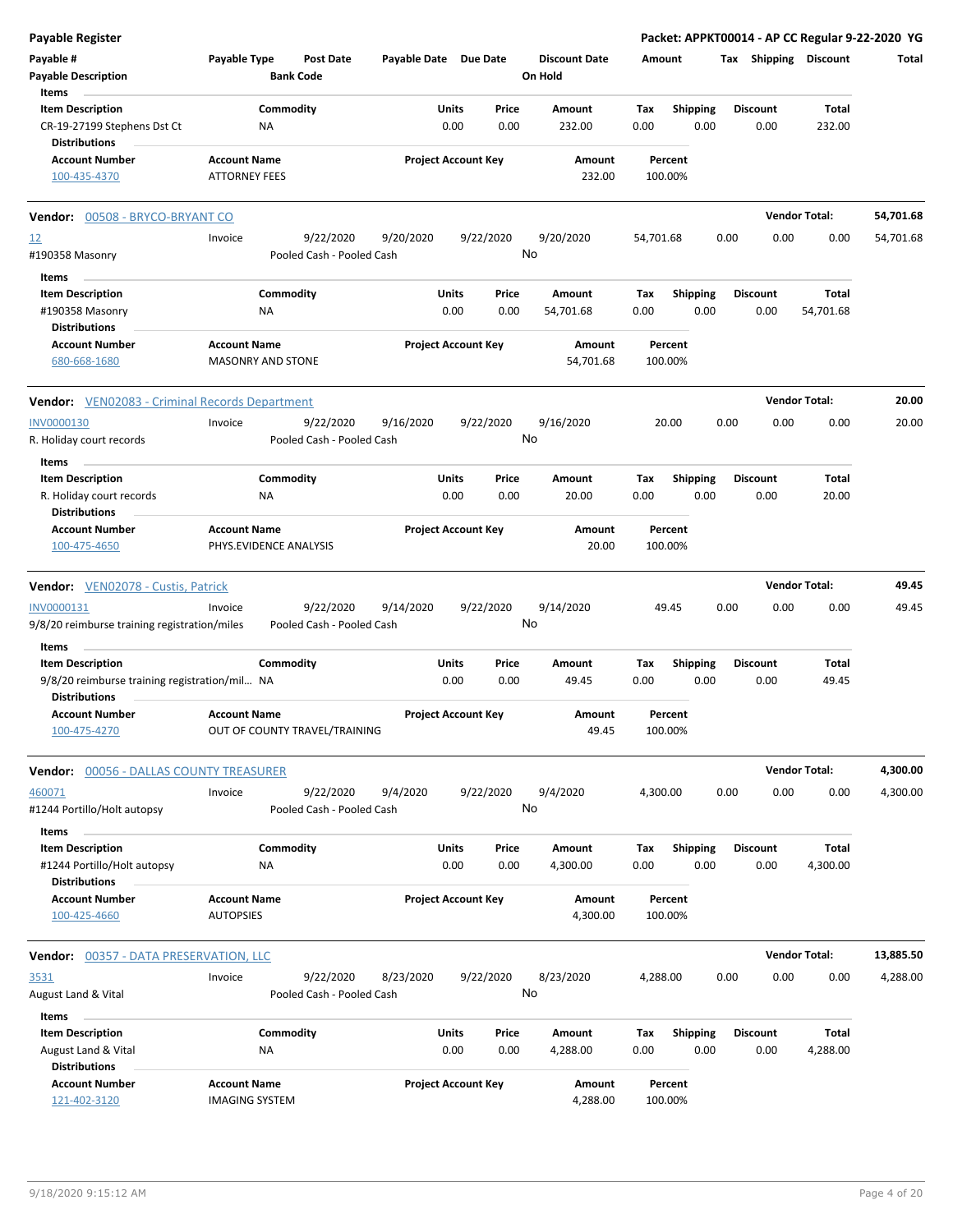| <b>Payable Register</b>                               |                     |                  |                                        |                       |                            |               |         |                      |          |         |                 |      |                 |                       | Packet: APPKT00014 - AP CC Regular 9-22-2020 YG |
|-------------------------------------------------------|---------------------|------------------|----------------------------------------|-----------------------|----------------------------|---------------|---------|----------------------|----------|---------|-----------------|------|-----------------|-----------------------|-------------------------------------------------|
| Payable #<br><b>Payable Description</b>               | Payable Type        | <b>Bank Code</b> | Post Date                              | Payable Date Due Date |                            |               | On Hold | <b>Discount Date</b> | Amount   |         |                 |      |                 | Tax Shipping Discount | Total                                           |
| 3546<br>Deeds of Trust DT054-DT086                    | Invoice             |                  | 9/22/2020<br>Pooled Cash - Pooled Cash | 8/31/2020             |                            | 9/22/2020     | No      | 8/31/2020            | 9,597.50 |         |                 | 0.00 | 0.00            | 0.00                  | 9,597.50                                        |
| Items                                                 |                     |                  |                                        |                       |                            |               |         |                      |          |         |                 |      |                 |                       |                                                 |
| <b>Item Description</b>                               |                     | Commodity        |                                        |                       | Units                      | Price         |         | Amount               | Tax      |         | <b>Shipping</b> |      | <b>Discount</b> | Total                 |                                                 |
| Deeds of Trust DT054-DT086                            |                     | Service          |                                        |                       | 0.00                       | 0.00          |         | 9,597.50             | 0.00     |         | 0.00            |      | 0.00            | 9,597.50              |                                                 |
| <b>Distributions</b>                                  |                     |                  |                                        |                       |                            |               |         |                      |          |         |                 |      |                 |                       |                                                 |
| <b>Account Number</b>                                 | <b>Account Name</b> |                  |                                        |                       | <b>Project Account Key</b> |               |         | Amount               |          | Percent |                 |      |                 |                       |                                                 |
| 127-403-4370                                          | DIGITAL IMAGING     |                  |                                        |                       |                            |               |         | 9,597.50             |          | 100.00% |                 |      |                 |                       |                                                 |
| Vendor: 00696 - DELL MARKETING L.P.                   |                     |                  |                                        |                       |                            |               |         |                      |          |         |                 |      |                 | <b>Vendor Total:</b>  | 5,492.21                                        |
| 10418742783                                           | Invoice             |                  | 9/22/2020                              | 8/25/2020             |                            | 9/22/2020     |         | 8/25/2020            | 1,058.26 |         |                 | 0.00 | 0.00            | 0.00                  | 1,058.26                                        |
| 4 Toners                                              |                     |                  | Pooled Cash - Pooled Cash              |                       |                            |               | No      |                      |          |         |                 |      |                 |                       |                                                 |
| Items                                                 |                     |                  |                                        |                       |                            |               |         |                      |          |         |                 |      |                 |                       |                                                 |
| <b>Item Description</b>                               |                     | Commodity        |                                        |                       | Units                      | Price         |         | Amount               | Tax      |         | Shipping        |      | <b>Discount</b> | Total                 |                                                 |
| 4 Toners                                              |                     | ΝA               |                                        |                       | 0.00                       | 0.00          |         | 1,058.26             | 0.00     |         | 0.00            |      | 0.00            | 1,058.26              |                                                 |
| <b>Distributions</b>                                  |                     |                  |                                        |                       |                            |               |         |                      |          |         |                 |      |                 |                       |                                                 |
| <b>Account Number</b>                                 | <b>Account Name</b> |                  |                                        |                       | <b>Project Account Key</b> |               |         | Amount               |          | Percent |                 |      |                 |                       |                                                 |
| 100-450-3100                                          | OFFICE SUPPLIES     |                  |                                        |                       |                            |               |         | 1,058.26             |          | 100.00% |                 |      |                 |                       |                                                 |
| 10419272400<br>Laptop Latitude 5500 XCTO              | Invoice             |                  | 9/22/2020<br>Pooled Cash - Pooled Cash | 8/26/2020             |                            | 9/22/2020     | No      | 8/26/2020            | 1,559.49 |         |                 | 0.00 | 0.00            | 0.00                  | 1,559.49                                        |
| Items                                                 |                     |                  |                                        |                       |                            |               |         |                      |          |         |                 |      |                 |                       |                                                 |
| <b>Item Description</b>                               |                     | Commodity        |                                        |                       | Units                      | Price         |         | Amount               | Tax      |         | Shipping        |      | <b>Discount</b> | Total                 |                                                 |
| Laptop Latitude 5500 XCTO                             |                     | Goods            |                                        |                       |                            | 1.00 1,559.49 |         | 1,559.49             | 0.00     |         | 0.00            |      | 0.00            | 1,559.49              |                                                 |
| <b>Distributions</b>                                  |                     |                  |                                        |                       |                            |               |         |                      |          |         |                 |      |                 |                       |                                                 |
| <b>Account Number</b>                                 | <b>Account Name</b> |                  |                                        |                       | <b>Project Account Key</b> |               |         | Amount               |          | Percent |                 |      |                 |                       |                                                 |
| 100-455-5720                                          | OFFICE EQUIPMENT    |                  |                                        |                       |                            |               |         | 59.49                |          | 3.81%   |                 |      |                 |                       |                                                 |
| 260-455-5720                                          | OFFICE EQUIPMENT    |                  |                                        |                       |                            |               |         | 1,500.00             |          | 96.19%  |                 |      |                 |                       |                                                 |
| 10419272549<br>Dell 27 Monitor E2720H                 | Invoice             |                  | 9/22/2020<br>Pooled Cash - Pooled Cash | 8/26/2020             |                            | 9/22/2020     | No      | 8/26/2020            |          | 374.98  |                 | 0.00 | 0.00            | 0.00                  | 374.98                                          |
|                                                       |                     |                  |                                        |                       |                            |               |         |                      |          |         |                 |      |                 |                       |                                                 |
| Items                                                 |                     |                  |                                        |                       |                            |               |         |                      |          |         |                 |      |                 |                       |                                                 |
| <b>Item Description</b>                               |                     | Commodity        |                                        |                       | Units                      | Price         |         | Amount               | Tax      |         | <b>Shipping</b> |      | Discount        | Total                 |                                                 |
| Dell 27 Monitor E2720H<br><b>Distributions</b>        |                     | Goods            |                                        |                       | 2.00                       | 187.49        |         | 374.98               | 0.00     |         | 0.00            |      | 0.00            | 374.98                |                                                 |
| <b>Account Number</b>                                 | <b>Account Name</b> |                  |                                        |                       | <b>Project Account Key</b> |               |         | Amount               |          | Percent |                 |      |                 |                       |                                                 |
| 100-475-5720                                          | OFFICE EQUIPMENT    |                  |                                        |                       |                            |               |         | 374.98               |          | 100.00% |                 |      |                 |                       |                                                 |
| 10419555582<br>Monitor/docking station                | Invoice             |                  | 9/22/2020<br>Pooled Cash - Pooled Cash | 8/27/2020             |                            | 9/22/2020     | No      | 8/27/2020            |          | 445.08  |                 | 0.00 | 0.00            | 0.00                  | 445.08                                          |
| Items                                                 |                     |                  |                                        |                       |                            |               |         |                      |          |         |                 |      |                 |                       |                                                 |
| <b>Item Description</b>                               |                     | Commodity        |                                        |                       | Units                      | Price         |         | Amount               | Tax      |         | <b>Shipping</b> |      | <b>Discount</b> | Total                 |                                                 |
| Monitor/docking station                               |                     | ΝA               |                                        |                       | 0.00                       | 0.00          |         | 445.08               | 0.00     |         | 0.00            |      | 0.00            | 445.08                |                                                 |
| <b>Distributions</b>                                  |                     |                  |                                        |                       |                            |               |         |                      |          |         |                 |      |                 |                       |                                                 |
| <b>Account Number</b>                                 | <b>Account Name</b> |                  |                                        |                       | <b>Project Account Key</b> |               |         | Amount               |          | Percent |                 |      |                 |                       |                                                 |
| 100-410-5740                                          | <b>TECHNOLOGY</b>   |                  |                                        |                       |                            |               |         | 445.08               |          | 100.00% |                 |      |                 |                       |                                                 |
| 10419968355                                           | Invoice             |                  | 9/22/2020                              | 8/28/2020             |                            | 9/22/2020     |         | 8/28/2020            | 1,559.49 |         |                 | 0.00 | 0.00            | 0.00                  | 1,559.49                                        |
| Laptop Dell latitude 5500XCTO                         |                     |                  | Pooled Cash - Pooled Cash              |                       |                            |               | No      |                      |          |         |                 |      |                 |                       |                                                 |
|                                                       |                     |                  |                                        |                       |                            |               |         |                      |          |         |                 |      |                 |                       |                                                 |
| Items                                                 |                     |                  |                                        |                       |                            |               |         |                      |          |         |                 |      |                 |                       |                                                 |
| <b>Item Description</b>                               |                     | Commodity        |                                        |                       | Units                      | Price         |         | Amount               | Tax      |         | <b>Shipping</b> |      | Discount        | Total                 |                                                 |
| Laptop Dell latitude 5500XCTO<br><b>Distributions</b> |                     | Goods            |                                        |                       | 1.00                       | 1,559.49      |         | 1,559.49             | 0.00     |         | 0.00            |      | 0.00            | 1,559.49              |                                                 |
| <b>Account Number</b>                                 | <b>Account Name</b> |                  |                                        |                       | <b>Project Account Key</b> |               |         | Amount               |          | Percent |                 |      |                 |                       |                                                 |
| 100-410-5740                                          | <b>TECHNOLOGY</b>   |                  |                                        |                       |                            |               |         | 1,559.49             |          | 100.00% |                 |      |                 |                       |                                                 |
| 10420044804                                           | Invoice             |                  | 9/22/2020                              | 8/29/2020             |                            | 9/22/2020     |         | 8/29/2020            |          | 191.88  |                 | 0.00 | 0.00            | 0.00                  | 191.88                                          |
| Dell 1130 Laser Printer Toner                         |                     |                  | Pooled Cash - Pooled Cash              |                       |                            |               | No      |                      |          |         |                 |      |                 |                       |                                                 |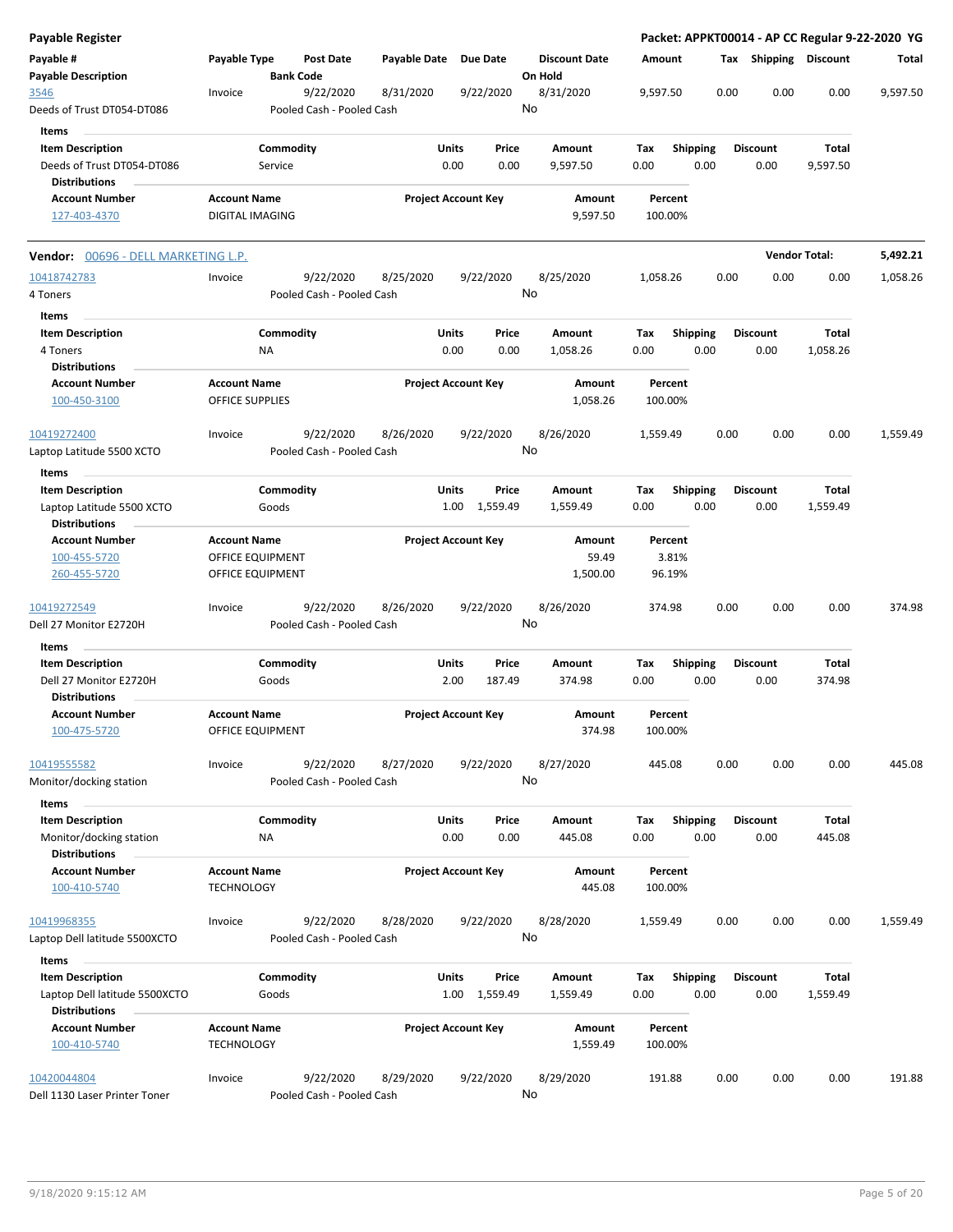| <b>Payable Register</b>                                                                                  |                                                       |                                        |                            |                        |                 |                                 |             |                          |      |                         | Packet: APPKT00014 - AP CC Regular 9-22-2020 YG |          |
|----------------------------------------------------------------------------------------------------------|-------------------------------------------------------|----------------------------------------|----------------------------|------------------------|-----------------|---------------------------------|-------------|--------------------------|------|-------------------------|-------------------------------------------------|----------|
| Payable #<br><b>Payable Description</b><br>Items                                                         | Payable Type                                          | <b>Post Date</b><br><b>Bank Code</b>   | Payable Date Due Date      |                        |                 | <b>Discount Date</b><br>On Hold | Amount      |                          |      | Tax Shipping Discount   |                                                 | Total    |
| <b>Item Description</b><br>Dell 1130 Laser Printer Toner                                                 | Commodity<br>Goods                                    |                                        |                            | Units<br>2.00          | Price<br>95.94  | Amount<br>191.88                | Tax<br>0.00 | <b>Shipping</b><br>0.00  |      | <b>Discount</b><br>0.00 | Total<br>191.88                                 |          |
| <b>Distributions</b><br><b>Account Number</b><br>100-573-3100                                            | <b>Account Name</b><br><b>OFFICE SUPPLIES</b>         |                                        | <b>Project Account Key</b> |                        |                 | Amount<br>191.88                |             | Percent<br>100.00%       |      |                         |                                                 |          |
| 10421631675<br>Dell Black toner B2360dn                                                                  | Invoice                                               | 9/22/2020<br>Pooled Cash - Pooled Cash | 9/4/2020                   |                        | 9/22/2020       | 9/4/2020<br>No                  |             | 218.49                   | 0.00 | 0.00                    | 0.00                                            | 218.49   |
| Items<br><b>Item Description</b><br>Dell Black toner B2360dn<br><b>Distributions</b>                     | Commodity<br>Goods                                    |                                        |                            | Units<br>1.00          | Price<br>218.49 | Amount<br>218.49                | Tax<br>0.00 | <b>Shipping</b><br>0.00  |      | <b>Discount</b><br>0.00 | Total<br>218.49                                 |          |
| <b>Account Number</b><br>100-457-3100                                                                    | <b>Account Name</b><br><b>OFFICE SUPPLIES</b>         |                                        | <b>Project Account Key</b> |                        |                 | Amount<br>218.49                |             | Percent<br>100.00%       |      |                         |                                                 |          |
| 10421828721<br>Dell Black toner B1260dn                                                                  | Invoice                                               | 9/22/2020<br>Pooled Cash - Pooled Cash | 9/4/2020                   |                        | 9/22/2020       | 9/4/2020<br>No                  |             | 84.54                    | 0.00 | 0.00                    | 0.00                                            | 84.54    |
| Items<br><b>Item Description</b><br>Dell Black toner B1260dn<br><b>Distributions</b>                     | Commodity<br>Goods                                    |                                        |                            | Units<br>1.00          | Price<br>84.54  | Amount<br>84.54                 | Tax<br>0.00 | <b>Shipping</b><br>0.00  |      | <b>Discount</b><br>0.00 | Total<br>84.54                                  |          |
| <b>Account Number</b><br>100-475-3100                                                                    | <b>Account Name</b><br><b>OFFICE SUPPLIES</b>         |                                        | <b>Project Account Key</b> |                        |                 | Amount<br>84.54                 |             | Percent<br>100.00%       |      |                         |                                                 |          |
| Vendor: 00758 - EMKAY INDUSTRIES, INC                                                                    |                                                       |                                        |                            |                        |                 |                                 |             |                          |      |                         | <b>Vendor Total:</b>                            | 1,220.26 |
| 00244678<br><b>R&amp;M Parts</b>                                                                         | Invoice                                               | 9/22/2020<br>Pooled Cash - Pooled Cash | 9/3/2020                   |                        | 9/22/2020       | 9/3/2020<br>No                  | 1,173.90    |                          | 0.00 | 46.36                   | 0.00                                            | 1,220.26 |
| Items<br><b>Item Description</b><br><b>R&amp;M Parts</b><br><b>Distributions</b>                         | Commodity<br>Goods                                    |                                        |                            | <b>Units</b><br>130.00 | Price<br>9.03   | Amount<br>1,173.90              | Тах<br>0.00 | <b>Shipping</b><br>46.36 |      | <b>Discount</b><br>0.00 | Total<br>1,220.26                               |          |
| <b>Account Number</b><br>230-623-4580                                                                    | <b>Account Name</b><br><b>R&amp;M MACHINERY PARTS</b> |                                        | <b>Project Account Key</b> |                        |                 | Amount<br>1,220.26              |             | Percent<br>100.00%       |      |                         |                                                 |          |
| Vendor: 00438 - EVANS, MICHAEL S.                                                                        |                                                       |                                        |                            |                        |                 |                                 |             |                          |      |                         | <b>Vendor Total:</b>                            | 742.50   |
| INV0000095<br>July-Aug Drug Court                                                                        | Invoice                                               | 9/22/2020<br>Pooled Cash - Pooled Cash | 8/24/2020                  |                        | 9/22/2020       | 8/24/2020<br>No                 |             | 742.50                   | 0.00 | 0.00                    | 0.00                                            | 742.50   |
| Items<br><b>Item Description</b><br>July-Aug Drug Court<br><b>Distributions</b>                          | Commodity<br>ΝA                                       |                                        |                            | Units<br>0.00          | Price<br>0.00   | Amount<br>742.50                | Tax<br>0.00 | <b>Shipping</b><br>0.00  |      | <b>Discount</b><br>0.00 | Total<br>742.50                                 |          |
| <b>Account Number</b><br>590-436-4370                                                                    | <b>Account Name</b><br>ATTORNEY FEES DRUG COURT       |                                        | <b>Project Account Key</b> |                        |                 | Amount<br>742.50                |             | Percent<br>100.00%       |      |                         |                                                 |          |
| <b>Vendor:</b> 00136 - FANNIN COUNTY CHILDREN'S CENTER                                                   |                                                       |                                        |                            |                        |                 |                                 |             |                          |      |                         | <b>Vendor Total:</b>                            | 2,838.34 |
| INV0000109<br>Donation from capital credits per Commissione Pooled Cash - Pooled Cash                    | Invoice                                               | 9/22/2020                              | 9/16/2020                  |                        | 9/22/2020       | 9/16/2020<br>No                 | 2,838.34    |                          | 0.00 | 0.00                    | 0.00                                            | 2,838.34 |
| Items<br><b>Item Description</b><br>Donation from capital credits per Commiss NA<br><b>Distributions</b> | Commodity                                             |                                        |                            | <b>Units</b><br>0.00   | Price<br>0.00   | Amount<br>2,838.34              | Tax<br>0.00 | <b>Shipping</b><br>0.00  |      | <b>Discount</b><br>0.00 | Total<br>2,838.34                               |          |
| <b>Account Number</b><br>100-640-4100                                                                    | <b>Account Name</b><br>FANNIN CO. CHILDRENS CTR       |                                        | <b>Project Account Key</b> |                        |                 | Amount<br>2,838.34              |             | Percent<br>100.00%       |      |                         |                                                 |          |
| <b>Vendor:</b> 00335 - FANNIN COUNTY ELEC. CO-OP, INC                                                    |                                                       |                                        |                            |                        |                 |                                 |             |                          |      |                         | <b>Vendor Total:</b>                            | 224.83   |
| INV0000110<br>Pct 3 electric                                                                             | Invoice                                               | 9/22/2020<br>Pooled Cash - Pooled Cash | 9/8/2020                   |                        | 9/22/2020       | 9/8/2020<br>No                  |             | 224.83                   | 0.00 | 0.00                    | 0.00                                            | 224.83   |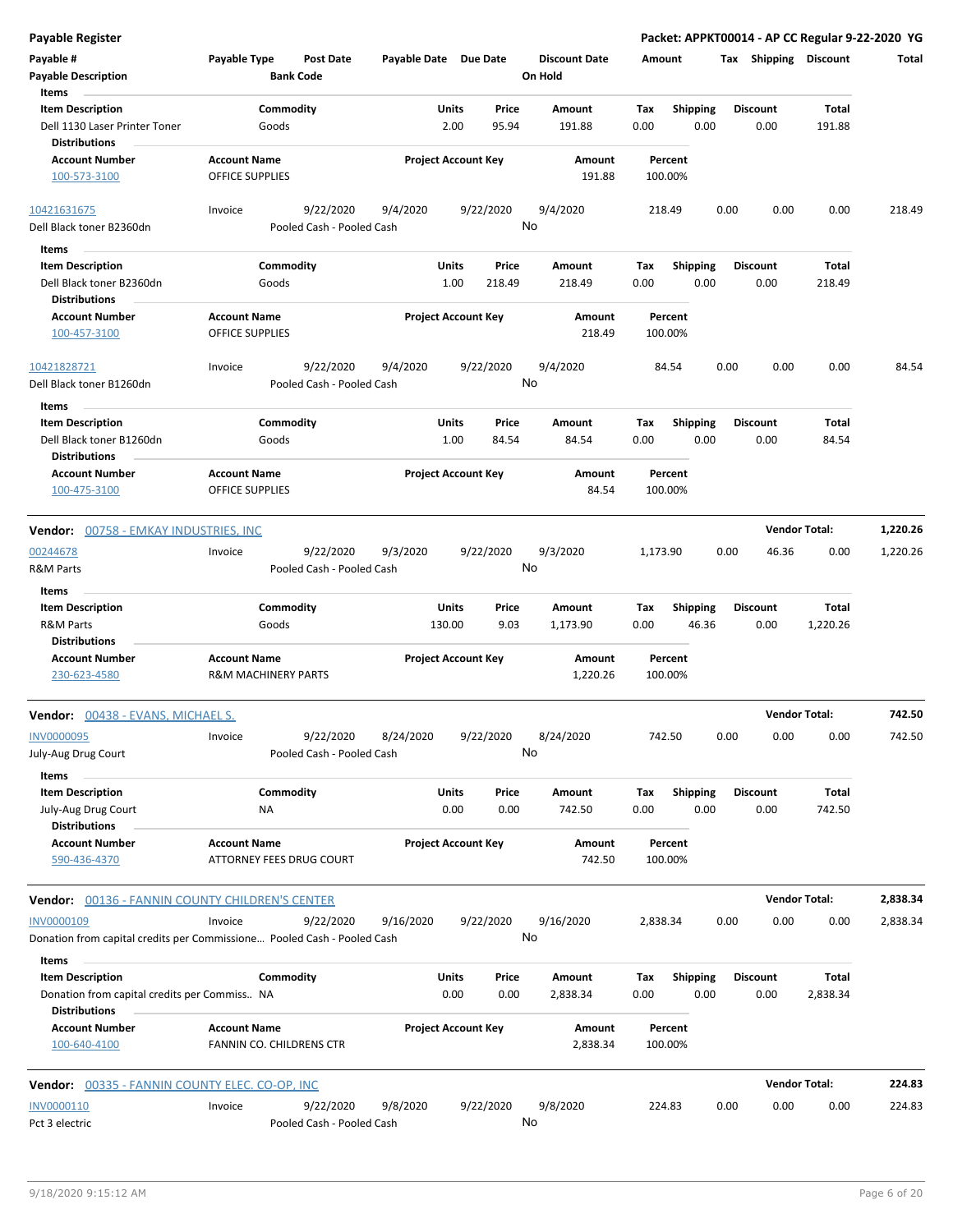| Payable Register                                   |                                             |                                        |                       |                                |                                 |                                |      |                         | Packet: APPKT00014 - AP CC Regular 9-22-2020 YG |          |
|----------------------------------------------------|---------------------------------------------|----------------------------------------|-----------------------|--------------------------------|---------------------------------|--------------------------------|------|-------------------------|-------------------------------------------------|----------|
| Payable #<br><b>Payable Description</b>            | Payable Type                                | <b>Post Date</b><br><b>Bank Code</b>   | Payable Date Due Date |                                | <b>Discount Date</b><br>On Hold | Amount                         |      | Tax Shipping Discount   |                                                 | Total    |
| Items                                              |                                             | Commodity                              |                       |                                |                                 |                                |      |                         |                                                 |          |
| <b>Item Description</b><br>Pct 3 electric          | ΝA                                          |                                        |                       | Units<br>Price<br>0.00<br>0.00 | Amount<br>224.83                | <b>Shipping</b><br>Tax<br>0.00 | 0.00 | <b>Discount</b><br>0.00 | Total<br>224.83                                 |          |
| <b>Distributions</b>                               |                                             |                                        |                       |                                |                                 |                                |      |                         |                                                 |          |
| <b>Account Number</b>                              | <b>Account Name</b>                         |                                        |                       | <b>Project Account Key</b>     | Amount                          | Percent                        |      |                         |                                                 |          |
| 230-623-4400                                       | UTILITY ELECTRICITY                         |                                        |                       |                                | 224.83                          | 100.00%                        |      |                         |                                                 |          |
| Vendor: 00183 - GOHEEN & O'TOOLE                   |                                             |                                        |                       |                                |                                 |                                |      |                         | <b>Vendor Total:</b>                            | 476.00   |
| <b>INV0000097</b>                                  | Invoice                                     | 9/22/2020                              | 8/27/2020             | 9/22/2020                      | 8/27/2020                       | 476.00                         | 0.00 | 0.00                    | 0.00                                            | 476.00   |
| CR-17-26325 Andrews Dst Ct                         |                                             | Pooled Cash - Pooled Cash              |                       |                                | No                              |                                |      |                         |                                                 |          |
| Items                                              |                                             |                                        |                       |                                |                                 |                                |      |                         |                                                 |          |
| <b>Item Description</b>                            |                                             | Commodity                              |                       | Units<br>Price                 | Amount                          | Shipping<br>Tax                |      | <b>Discount</b>         | Total                                           |          |
| CR-17-26325 Andrews Dst Ct<br><b>Distributions</b> | ΝA                                          |                                        |                       | 0.00<br>0.00                   | 476.00                          | 0.00                           | 0.00 | 0.00                    | 476.00                                          |          |
| <b>Account Number</b>                              | <b>Account Name</b>                         |                                        |                       | <b>Project Account Key</b>     | Amount                          | Percent                        |      |                         |                                                 |          |
| 100-435-4370                                       | <b>ATTORNEY FEES</b>                        |                                        |                       |                                | 476.00                          | 100.00%                        |      |                         |                                                 |          |
| Vendor: 00010 - HOLLAND, JORDAN PLLC               |                                             |                                        |                       |                                |                                 |                                |      |                         | <b>Vendor Total:</b>                            | 4,288.25 |
| <b>INV0000098</b>                                  | Invoice                                     | 9/22/2020                              | 8/31/2020             | 9/22/2020                      | 8/31/2020                       | 153.00                         | 0.00 | 0.00                    | 0.00                                            | 153.00   |
| Mason Dst Ct<br>Items                              |                                             | Pooled Cash - Pooled Cash              |                       |                                | No                              |                                |      |                         |                                                 |          |
| <b>Item Description</b>                            |                                             | Commodity                              |                       | Units<br>Price                 | Amount                          | Tax<br><b>Shipping</b>         |      | <b>Discount</b>         | Total                                           |          |
| Mason Dst Ct                                       | NA                                          |                                        |                       | 0.00<br>0.00                   | 153.00                          | 0.00                           | 0.00 | 0.00                    | 153.00                                          |          |
| Distributions                                      |                                             |                                        |                       |                                |                                 |                                |      |                         |                                                 |          |
| <b>Account Number</b><br>100-435-4370              | <b>Account Name</b><br><b>ATTORNEY FEES</b> |                                        |                       | <b>Project Account Key</b>     | Amount<br>153.00                | Percent<br>100.00%             |      |                         |                                                 |          |
| INV0000103                                         | Invoice                                     | 9/22/2020                              | 9/3/2020              | 9/22/2020                      | 9/3/2020                        | 969.00                         | 0.00 | 0.00                    | 0.00                                            | 969.00   |
| CR-20-27555 Turner Dst Ct                          |                                             | Pooled Cash - Pooled Cash              |                       |                                | No                              |                                |      |                         |                                                 |          |
| Items                                              |                                             |                                        |                       |                                |                                 |                                |      |                         |                                                 |          |
| <b>Item Description</b>                            |                                             | Commodity                              |                       | Units<br>Price                 | Amount                          | <b>Shipping</b><br>Tax         |      | <b>Discount</b>         | Total                                           |          |
| CR-20-27555 Turner Dst Ct<br><b>Distributions</b>  | ΝA                                          |                                        |                       | 0.00<br>0.00                   | 969.00                          | 0.00                           | 0.00 | 0.00                    | 969.00                                          |          |
| <b>Account Number</b><br>100-435-4370              | <b>Account Name</b><br><b>ATTORNEY FEES</b> |                                        |                       | <b>Project Account Key</b>     | Amount<br>969.00                | Percent<br>100.00%             |      |                         |                                                 |          |
| INV0000104<br>CR-19-27052 Posey Dst Ct             | Invoice                                     | 9/22/2020<br>Pooled Cash - Pooled Cash | 9/3/2020              | 9/22/2020                      | 9/3/2020<br>No                  | 531.25                         | 0.00 | 0.00                    | 0.00                                            | 531.25   |
|                                                    |                                             |                                        |                       |                                |                                 |                                |      |                         |                                                 |          |
| Items<br><b>Item Description</b>                   |                                             | Commodity                              |                       | Units<br>Price                 | Amount                          | Tax<br><b>Shipping</b>         |      | <b>Discount</b>         | Total                                           |          |
| CR-19-27052 Posey Dst Ct<br><b>Distributions</b>   | NA                                          |                                        |                       | 0.00<br>0.00                   | 531.25                          | 0.00                           | 0.00 | 0.00                    | 531.25                                          |          |
| <b>Account Number</b>                              | <b>Account Name</b>                         |                                        |                       | <b>Project Account Key</b>     | Amount                          | Percent                        |      |                         |                                                 |          |
| 100-435-4370                                       | <b>ATTORNEY FEES</b>                        |                                        |                       |                                | 531.25                          | 100.00%                        |      |                         |                                                 |          |
| <b>INV0000105</b>                                  | Invoice                                     | 9/22/2020                              | 8/31/2020             | 9/22/2020                      | 8/31/2020                       | 450.50                         | 0.00 | 0.00                    | 0.00                                            | 450.50   |
| CR-18-26719 Couto Dst Ct                           |                                             | Pooled Cash - Pooled Cash              |                       |                                | No                              |                                |      |                         |                                                 |          |
| Items                                              |                                             |                                        |                       |                                |                                 |                                |      |                         |                                                 |          |
| <b>Item Description</b>                            |                                             | Commodity                              |                       | <b>Units</b><br>Price          | Amount                          | <b>Shipping</b><br>Tax         |      | <b>Discount</b>         | Total                                           |          |
| CR-18-26719 Couto Dst Ct<br><b>Distributions</b>   | ΝA                                          |                                        |                       | 0.00<br>0.00                   | 450.50                          | 0.00                           | 0.00 | 0.00                    | 450.50                                          |          |
| <b>Account Number</b>                              | <b>Account Name</b>                         |                                        |                       | <b>Project Account Key</b>     | Amount                          | Percent                        |      |                         |                                                 |          |
| 100-435-4370                                       | <b>ATTORNEY FEES</b>                        |                                        |                       |                                | 450.50                          | 100.00%                        |      |                         |                                                 |          |
| <b>INV0000106</b><br>CR-20-27280 Ramer Dst Ct      | Invoice                                     | 9/22/2020<br>Pooled Cash - Pooled Cash | 8/31/2020             | 9/22/2020                      | 8/31/2020<br>No                 | 531.25                         | 0.00 | 0.00                    | 0.00                                            | 531.25   |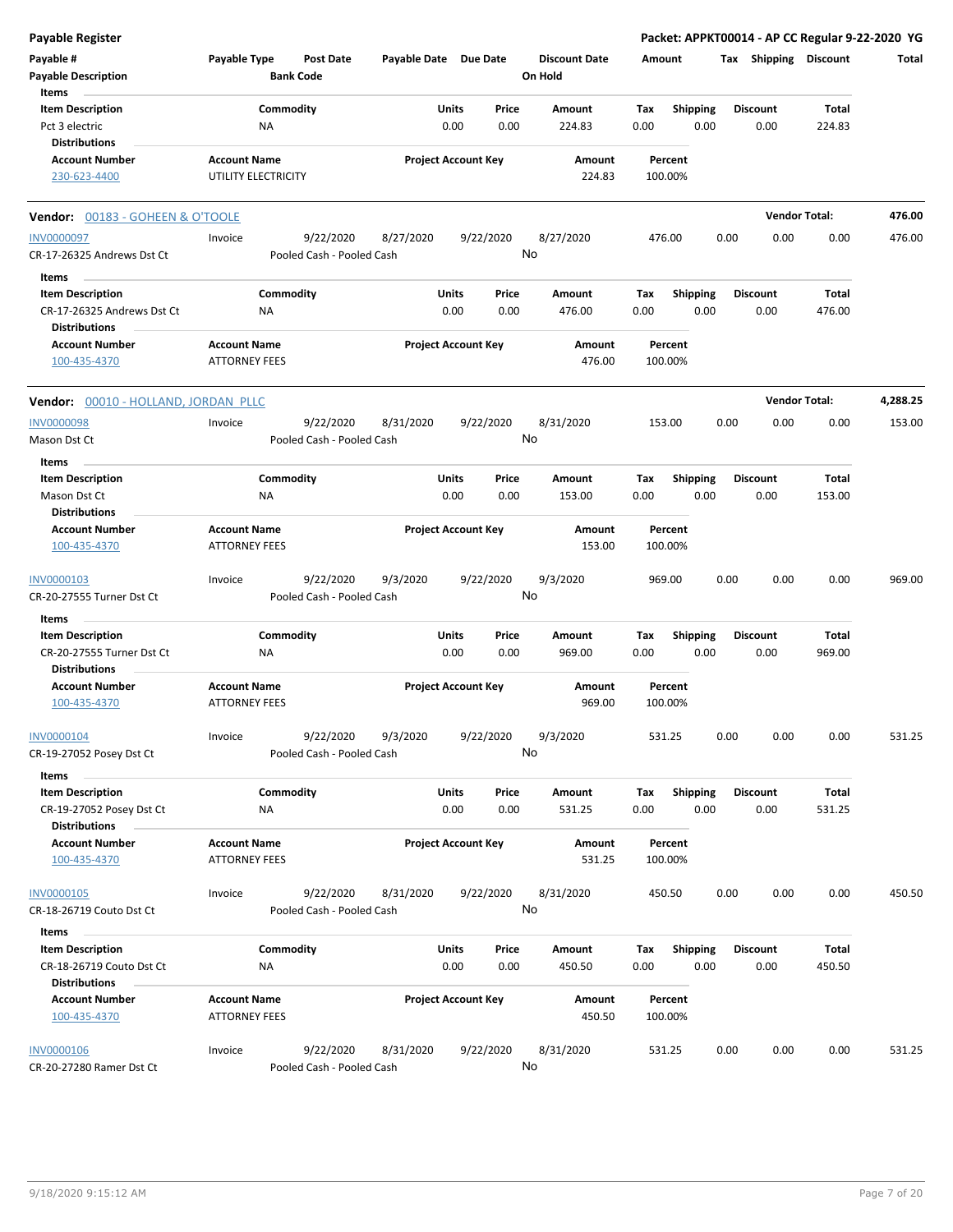| <b>Payable Register</b>                                                     |                                                      |                           |                            |               |               |                      |             |                         |      |                         | Packet: APPKT00014 - AP CC Regular 9-22-2020 YG |          |
|-----------------------------------------------------------------------------|------------------------------------------------------|---------------------------|----------------------------|---------------|---------------|----------------------|-------------|-------------------------|------|-------------------------|-------------------------------------------------|----------|
| Payable #                                                                   | <b>Payable Type</b>                                  | <b>Post Date</b>          | Payable Date Due Date      |               |               | <b>Discount Date</b> | Amount      |                         |      | Tax Shipping Discount   |                                                 | Total    |
| <b>Payable Description</b>                                                  |                                                      | <b>Bank Code</b>          |                            |               |               | On Hold              |             |                         |      |                         |                                                 |          |
| Items                                                                       |                                                      |                           |                            |               |               |                      |             |                         |      |                         |                                                 |          |
| <b>Item Description</b>                                                     | Commodity                                            |                           |                            | Units         | Price         | Amount               | Tax         | <b>Shipping</b>         |      | <b>Discount</b>         | Total                                           |          |
| CR-20-27280 Ramer Dst Ct<br><b>Distributions</b>                            | ΝA                                                   |                           |                            | 0.00          | 0.00          | 531.25               | 0.00        | 0.00                    |      | 0.00                    | 531.25                                          |          |
| <b>Account Number</b>                                                       | <b>Account Name</b>                                  |                           | <b>Project Account Key</b> |               |               | Amount               |             | Percent                 |      |                         |                                                 |          |
| 100-435-4370                                                                | <b>ATTORNEY FEES</b>                                 |                           |                            |               |               | 531.25               |             | 100.00%                 |      |                         |                                                 |          |
| INV0000107                                                                  | Invoice                                              | 9/22/2020                 | 8/31/2020                  |               | 9/22/2020     | 8/31/2020            |             | 446.25                  | 0.00 | 0.00                    | 0.00                                            | 446.25   |
| CR-19-27104 Dawson Dst Ct                                                   |                                                      | Pooled Cash - Pooled Cash |                            |               |               | No                   |             |                         |      |                         |                                                 |          |
| Items                                                                       |                                                      |                           |                            |               |               |                      |             |                         |      |                         |                                                 |          |
| <b>Item Description</b>                                                     | Commodity                                            |                           |                            | Units         | Price         | Amount               | Tax         | <b>Shipping</b>         |      | <b>Discount</b>         | Total                                           |          |
| CR-19-27104 Dawson Dst Ct                                                   | ΝA                                                   |                           |                            | 0.00          | 0.00          | 446.25               | 0.00        | 0.00                    |      | 0.00                    | 446.25                                          |          |
| <b>Distributions</b>                                                        |                                                      |                           |                            |               |               |                      |             |                         |      |                         |                                                 |          |
| <b>Account Number</b><br>100-435-4370                                       | <b>Account Name</b><br><b>ATTORNEY FEES</b>          |                           | <b>Project Account Key</b> |               |               | Amount<br>446.25     |             | Percent<br>100.00%      |      |                         |                                                 |          |
| INV0000121                                                                  | Invoice                                              | 9/22/2020                 | 9/3/2020                   |               | 9/22/2020     | 9/3/2020             |             | 756.50                  | 0.00 | 0.00                    | 0.00                                            | 756.50   |
| FA-20-44880 MH Dst Ct                                                       |                                                      | Pooled Cash - Pooled Cash |                            |               |               | No                   |             |                         |      |                         |                                                 |          |
| Items                                                                       |                                                      |                           |                            |               |               |                      |             |                         |      |                         |                                                 |          |
| <b>Item Description</b>                                                     | Commodity                                            |                           |                            | Units         | Price         | Amount               | Tax         | <b>Shipping</b>         |      | <b>Discount</b>         | Total                                           |          |
| FA-20-44880 MH Dst Ct<br><b>Distributions</b>                               | NA                                                   |                           |                            | 0.00          | 0.00          | 756.50               | 0.00        | 0.00                    |      | 0.00                    | 756.50                                          |          |
| <b>Account Number</b>                                                       | <b>Account Name</b>                                  |                           | <b>Project Account Key</b> |               |               | <b>Amount</b>        |             | Percent                 |      |                         |                                                 |          |
| 100-435-4360                                                                | ATTORNEY FEES- CPS CASES                             |                           |                            |               |               | 756.50               |             | 100.00%                 |      |                         |                                                 |          |
| INV0000122                                                                  | Invoice                                              | 9/22/2020                 | 9/3/2020                   |               | 9/22/2020     | 9/3/2020             |             | 450.50                  | 0.00 | 0.00                    | 0.00                                            | 450.50   |
| FA-20-44630 SAR Dst Ct                                                      |                                                      | Pooled Cash - Pooled Cash |                            |               |               | No                   |             |                         |      |                         |                                                 |          |
| Items                                                                       |                                                      |                           |                            | Units         | Price         |                      |             |                         |      |                         | <b>Total</b>                                    |          |
| <b>Item Description</b><br>FA-20-44630 SAR Dst Ct<br><b>Distributions</b>   | Commodity<br>ΝA                                      |                           |                            | 0.00          | 0.00          | Amount<br>450.50     | Tax<br>0.00 | <b>Shipping</b><br>0.00 |      | <b>Discount</b><br>0.00 | 450.50                                          |          |
| <b>Account Number</b>                                                       | <b>Account Name</b>                                  |                           | <b>Project Account Key</b> |               |               | Amount               |             | Percent                 |      |                         |                                                 |          |
| 100-435-4360                                                                | <b>ATTORNEY FEES- CPS CASES</b>                      |                           |                            |               |               | 450.50               |             | 100.00%                 |      |                         |                                                 |          |
| <b>Vendor:</b> VEN02080 - Hunt Co. Sheriff's Office-Law Enforcement Academy |                                                      |                           |                            |               |               |                      |             |                         |      |                         | <b>Vendor Total:</b>                            | 60.00    |
| INV0000132                                                                  | Invoice                                              | 9/22/2020                 | 9/11/2020                  |               | 9/22/2020     | 9/11/2020            |             | 60.00                   | 0.00 | 0.00                    | 0.00                                            | 60.00    |
| Training registration B Hatanville/K Colton                                 |                                                      | Pooled Cash - Pooled Cash |                            |               |               | No.                  |             |                         |      |                         |                                                 |          |
| Items<br><b>Item Description</b>                                            |                                                      |                           |                            |               |               | Amount               |             |                         |      |                         | <b>Total</b>                                    |          |
| Training registration B Hatanville/K Colton<br><b>Distributions</b>         | Commodity<br>ΝA                                      |                           |                            | Units<br>0.00 | Price<br>0.00 | 60.00                | Тах<br>0.00 | <b>Shipping</b><br>0.00 |      | <b>Discount</b><br>0.00 | 60.00                                           |          |
| <b>Account Number</b><br>310-560-4270                                       | <b>Account Name</b><br>OUT OF COUNTY TRAVEL/TRAINING |                           | <b>Project Account Key</b> |               |               | Amount<br>60.00      |             | Percent<br>100.00%      |      |                         |                                                 |          |
| <b>Vendor: 00397 - JESSICA MCDONALD &amp; ASSOC.</b>                        |                                                      |                           |                            |               |               |                      |             |                         |      |                         | <b>Vendor Total:</b>                            | 1,750.00 |
| INV0000114                                                                  | Invoice                                              | 9/22/2020                 | 8/28/2020                  |               | 9/22/2020     | 8/28/2020            |             | 910.00                  | 0.00 | 0.00                    | 0.00                                            | 910.00   |
| FA-20-44865 Grissom/Perdue Dst Ct                                           |                                                      | Pooled Cash - Pooled Cash |                            |               |               | No                   |             |                         |      |                         |                                                 |          |
| Items                                                                       |                                                      |                           |                            |               |               |                      |             |                         |      |                         |                                                 |          |
| <b>Item Description</b>                                                     | Commodity                                            |                           |                            | Units         | Price         | Amount               | Тах         | <b>Shipping</b>         |      | <b>Discount</b>         | Total                                           |          |
| FA-20-44865 Grissom/Perdue Dst Ct<br><b>Distributions</b>                   | ΝA                                                   |                           |                            | 0.00          | 0.00          | 910.00               | 0.00        | 0.00                    |      | 0.00                    | 910.00                                          |          |
| <b>Account Number</b>                                                       | <b>Account Name</b>                                  |                           | <b>Project Account Key</b> |               |               | Amount               |             | Percent                 |      |                         |                                                 |          |
| 100-435-4360                                                                | ATTORNEY FEES- CPS CASES                             |                           |                            |               |               | 910.00               |             | 100.00%                 |      |                         |                                                 |          |
| INV0000115                                                                  | Invoice                                              | 9/22/2020                 | 8/27/2020                  |               | 9/22/2020     | 8/27/2020            |             | 840.00                  | 0.00 | 0.00                    | 0.00                                            | 840.00   |
| FA-20-44915 Worthey/Earnhart Dst Ct                                         |                                                      | Pooled Cash - Pooled Cash |                            |               |               | No                   |             |                         |      |                         |                                                 |          |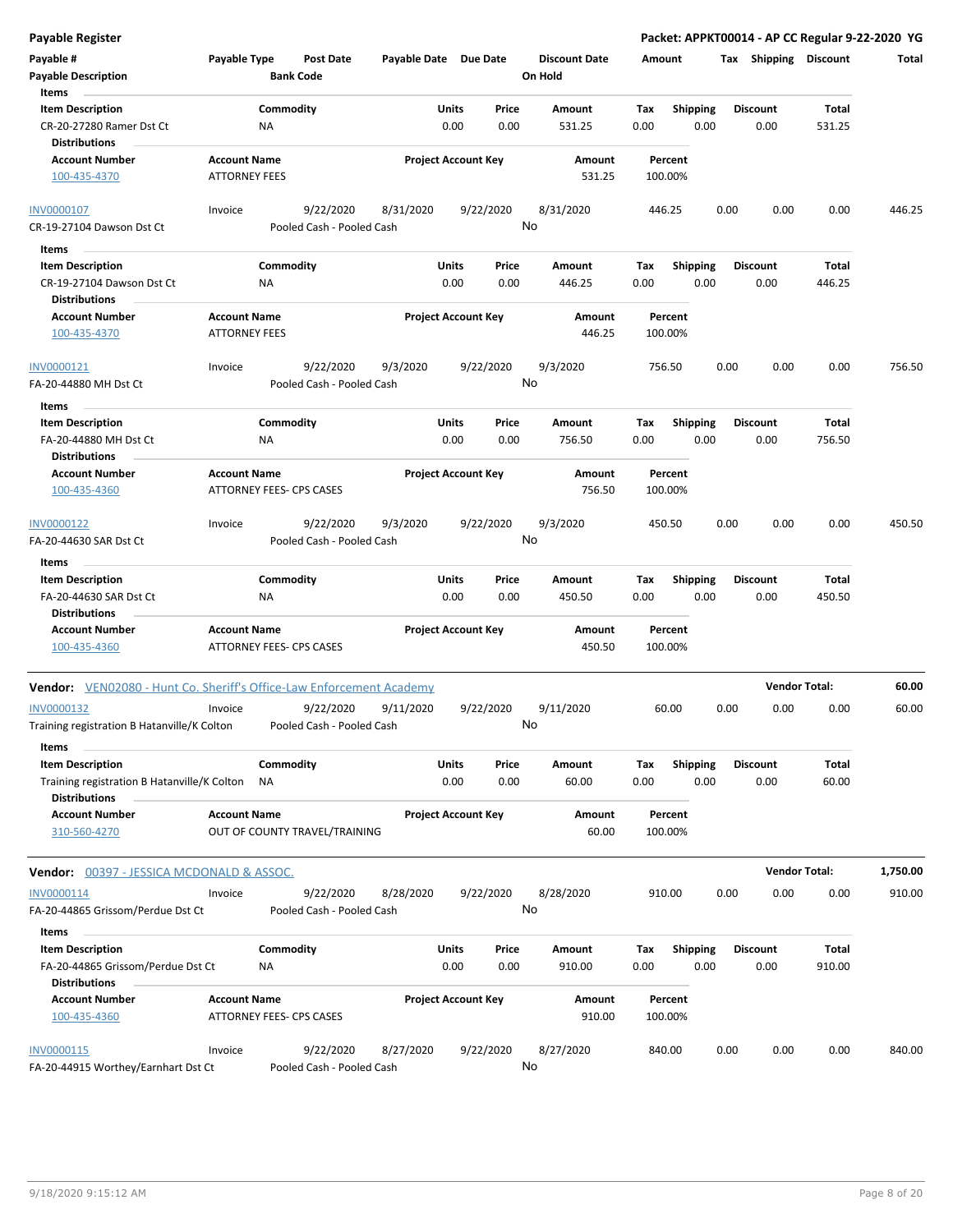| Payable Register                                                      |                                          |                        |                                      |                            |               |               |                                 |             |                         |      |                         |                      | Packet: APPKT00014 - AP CC Regular 9-22-2020 YG |
|-----------------------------------------------------------------------|------------------------------------------|------------------------|--------------------------------------|----------------------------|---------------|---------------|---------------------------------|-------------|-------------------------|------|-------------------------|----------------------|-------------------------------------------------|
| Payable #<br><b>Payable Description</b><br>Items                      | Payable Type                             |                        | <b>Post Date</b><br><b>Bank Code</b> | Payable Date Due Date      |               |               | <b>Discount Date</b><br>On Hold | Amount      |                         |      | Tax Shipping Discount   |                      | Total                                           |
| <b>Item Description</b>                                               |                                          | Commodity              |                                      |                            | Units         | Price         | Amount                          | Tax         |                         |      | <b>Discount</b>         | Total                |                                                 |
| FA-20-44915 Worthey/Earnhart Dst Ct                                   |                                          | <b>NA</b>              |                                      |                            | 0.00          | 0.00          | 840.00                          | 0.00        | <b>Shipping</b><br>0.00 |      | 0.00                    | 840.00               |                                                 |
| <b>Distributions</b>                                                  |                                          |                        |                                      |                            |               |               |                                 |             |                         |      |                         |                      |                                                 |
| <b>Account Number</b>                                                 | <b>Account Name</b>                      |                        |                                      | <b>Project Account Key</b> |               |               | Amount                          |             | Percent                 |      |                         |                      |                                                 |
| 100-435-4360                                                          |                                          |                        | ATTORNEY FEES- CPS CASES             |                            |               |               | 840.00                          |             | 100.00%                 |      |                         |                      |                                                 |
| <b>Vendor:</b> 00378 - JPMORGAN CHASE BANK NA                         |                                          |                        |                                      |                            |               |               |                                 |             |                         |      |                         | <b>Vendor Total:</b> | 7,836.37                                        |
| <b>INV0000123</b>                                                     | Invoice                                  |                        | 9/22/2020                            | 9/7/2020                   |               | 9/22/2020     | 9/7/2020                        |             | 231.00                  | 0.00 | 0.00                    | 0.00                 | 231.00                                          |
| Enterprise licenses for device mgmnt                                  |                                          |                        | Pooled Cash - Pooled Cash            |                            |               | No            |                                 |             |                         |      |                         |                      |                                                 |
| Miradore Inc<br>Notes:<br>Items                                       |                                          |                        |                                      |                            |               |               |                                 |             |                         |      |                         |                      |                                                 |
| <b>Item Description</b>                                               |                                          | Commodity              |                                      |                            | Units         | Price         | Amount                          | Tax         | <b>Shipping</b>         |      | <b>Discount</b>         | Total                |                                                 |
| Enterprise licenses for device mgmnt<br><b>Distributions</b>          |                                          | ΝA                     |                                      |                            | 0.00          | 0.00          | 231.00                          | 0.00        | 0.00                    |      | 0.00                    | 231.00               |                                                 |
| <b>Account Number</b><br>100-503-5740                                 | <b>Account Name</b>                      |                        | COMPUTER/WEB SOFTWARE                | <b>Project Account Key</b> |               |               | Amount<br>231.00                |             | Percent<br>100.00%      |      |                         |                      |                                                 |
| INV0000124                                                            | Invoice                                  |                        | 9/22/2020                            | 9/7/2020                   |               | 9/22/2020     | 9/7/2020                        |             | 100.00                  | 0.00 | 0.00                    | 0.00                 | 100.00                                          |
| 2020 Legislative conf-registration-Biggar                             |                                          |                        | Pooled Cash - Pooled Cash            |                            |               | No            |                                 |             |                         |      |                         |                      |                                                 |
| Items                                                                 |                                          |                        |                                      |                            |               |               |                                 |             |                         |      |                         |                      |                                                 |
| <b>Item Description</b><br>2020 Legislative conf-registration-Biggar  |                                          | Commodity<br><b>NA</b> |                                      |                            | Units<br>0.00 | Price<br>0.00 | Amount<br>100.00                | Tax<br>0.00 | <b>Shipping</b><br>0.00 |      | <b>Discount</b><br>0.00 | Total<br>100.00      |                                                 |
| <b>Distributions</b><br><b>Account Number</b>                         | <b>Account Name</b>                      |                        |                                      | <b>Project Account Key</b> |               |               | Amount                          |             | Percent                 |      |                         |                      |                                                 |
| 100-403-4270                                                          |                                          |                        | OUT OF COUNTY TRAVEL/TRAINING        |                            |               |               | 100.00                          |             | 100.00%                 |      |                         |                      |                                                 |
| INV0000125                                                            | Invoice                                  |                        | 9/22/2020                            | 9/7/2020                   |               | 9/22/2020     | 9/7/2020                        |             | 200.00                  | 0.00 | 0.00                    | 0.00                 | 200.00                                          |
| Child welfare gift cards<br>Notes:<br>Nancy used county card in error |                                          |                        | Pooled Cash - Pooled Cash            |                            |               | No            |                                 |             |                         |      |                         |                      |                                                 |
| Items                                                                 |                                          |                        |                                      |                            |               |               |                                 |             |                         |      |                         |                      |                                                 |
| <b>Item Description</b>                                               |                                          | Commodity              |                                      |                            | Units         | Price         | Amount                          | Tax         | <b>Shipping</b>         |      | <b>Discount</b>         | Total                |                                                 |
| Child welfare gift cards                                              |                                          | <b>NA</b>              |                                      |                            | 0.00          | 0.00          | 200.00                          | 0.00        | 0.00                    |      | 0.00                    | 200.00               |                                                 |
| <b>Distributions</b><br><b>Account Number</b>                         | <b>Account Name</b>                      |                        |                                      | <b>Project Account Key</b> |               |               | Amount                          |             | Percent                 |      |                         |                      |                                                 |
| 100-640-4110                                                          |                                          |                        | FANNIN CO. WELFARE BOARD             |                            |               |               | 200.00                          |             | 100.00%                 |      |                         |                      |                                                 |
| INV0000126                                                            | Invoice                                  |                        | 9/22/2020                            | 9/7/2020                   |               | 9/22/2020     | 9/7/2020                        |             | 416.06                  | 0.00 | 0.00                    | 0.00                 | 416.06                                          |
| Asst. Auditor card charges                                            |                                          |                        | Pooled Cash - Pooled Cash            |                            |               | No            |                                 |             |                         |      |                         |                      |                                                 |
| Items<br><b>Item Description</b>                                      |                                          | Commodity              |                                      |                            | Units         | Price         | Amount                          | Tax         | <b>Shipping</b>         |      | <b>Discount</b>         | Total                |                                                 |
| 2020 Legislative registration-Moore<br><b>Distributions</b>           |                                          | ΝA                     |                                      |                            | 0.00          | 0.00          | 100.00                          | 0.00        | 0.00                    |      | 0.00                    | 100.00               |                                                 |
| <b>Account Number</b>                                                 | <b>Account Name</b>                      |                        |                                      | <b>Project Account Key</b> |               |               | Amount                          |             | Percent                 |      |                         |                      |                                                 |
| 100-400-4270                                                          |                                          |                        | OUT OF COUNTY TRAVEL/TRAINING        |                            |               |               | 100.00                          |             | 100.00%                 |      |                         |                      |                                                 |
| Items                                                                 |                                          |                        |                                      |                            |               |               |                                 |             |                         |      |                         |                      |                                                 |
| <b>Item Description</b>                                               |                                          | Commodity              |                                      |                            | Units         | Price         | Amount                          | Tax         | <b>Shipping</b>         |      | <b>Discount</b>         | Total                |                                                 |
| Keep the Vision registration J Richards<br><b>Distributions</b>       |                                          | ΝA                     |                                      |                            | 0.00          | 0.00          | 200.00                          | 0.00        | 0.00                    |      | 0.00                    | 200.00               |                                                 |
| <b>Account Number</b>                                                 | <b>Account Name</b>                      |                        |                                      | <b>Project Account Key</b> |               |               | Amount                          |             | Percent                 |      |                         |                      |                                                 |
| 100-665-4290                                                          |                                          |                        | IN/OUT CO.TRAVEL/TRAINING-4-H        |                            |               |               | 200.00                          |             | 100.00%                 |      |                         |                      |                                                 |
| Items                                                                 |                                          |                        |                                      |                            |               |               |                                 |             |                         |      |                         |                      |                                                 |
| <b>Item Description</b>                                               |                                          | Commodity              |                                      |                            | Units         | Price         | Amount                          | Тах         | Shipping                |      | <b>Discount</b>         | Total                |                                                 |
| Zoom-Commissioners Court                                              |                                          | ΝA                     |                                      |                            | 0.00          | 0.00          | 69.34                           | 0.00        | 0.00                    |      | 0.00                    | 69.34                |                                                 |
| <b>Distributions</b>                                                  |                                          |                        |                                      |                            |               |               |                                 |             |                         |      |                         |                      |                                                 |
| <b>Account Number</b><br>100-409-5740                                 | <b>Account Name</b><br><b>TECHNOLOGY</b> |                        |                                      | <b>Project Account Key</b> |               |               | Amount<br>69.34                 |             | Percent<br>100.00%      |      |                         |                      |                                                 |
|                                                                       |                                          |                        |                                      |                            |               |               |                                 |             |                         |      |                         |                      |                                                 |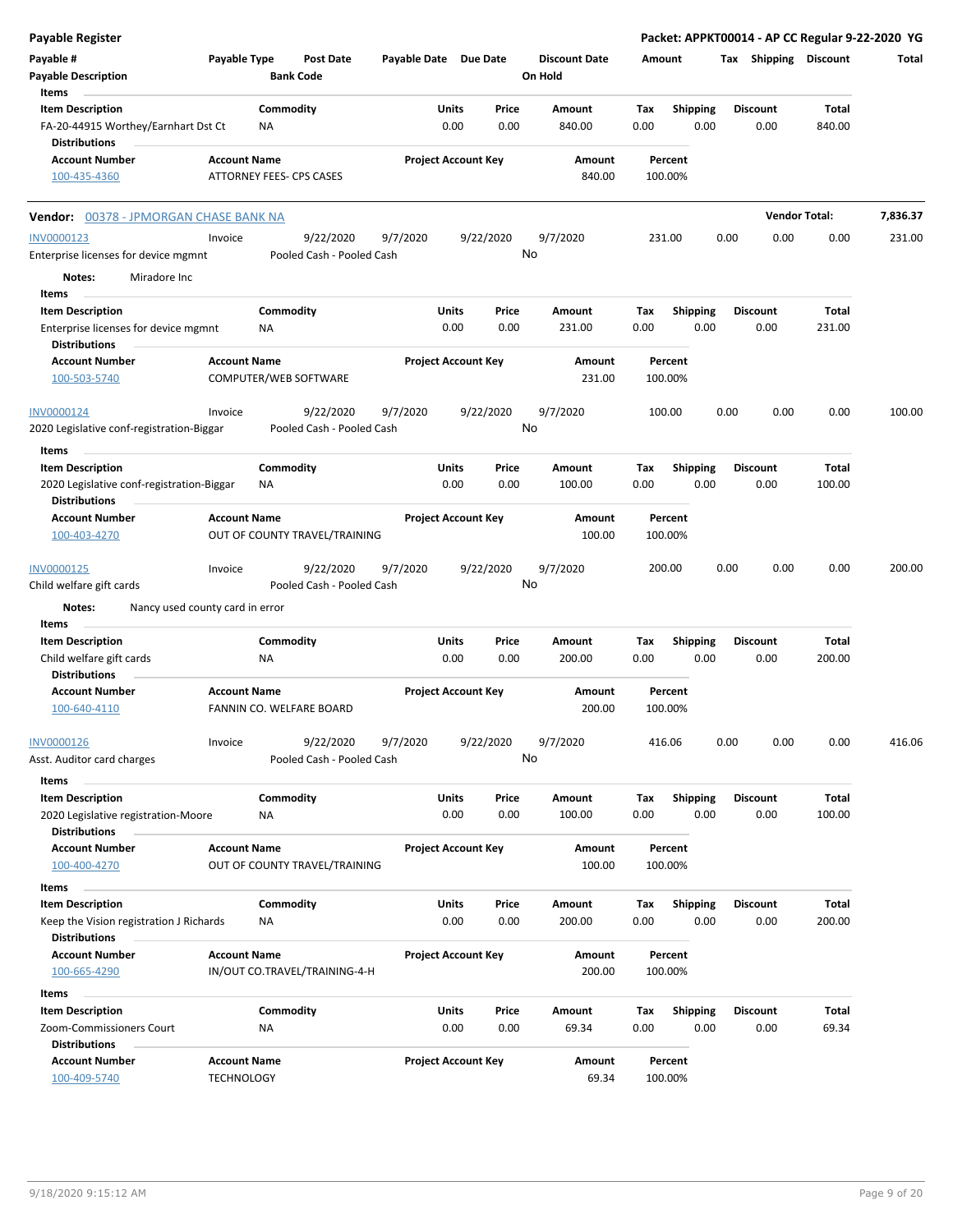| Payable #<br><b>Payable Description</b>                                      | Payable Type                                   | Post Date<br><b>Bank Code</b>          | Payable Date Due Date |                            | <b>Discount Date</b><br>On Hold | Amount      |                         | <b>Shipping</b><br>Tax  | <b>Discount</b> | Total    |
|------------------------------------------------------------------------------|------------------------------------------------|----------------------------------------|-----------------------|----------------------------|---------------------------------|-------------|-------------------------|-------------------------|-----------------|----------|
| Items<br><b>Item Description</b><br>Pct 2 shop water<br><b>Distributions</b> | ΝA                                             | Commodity                              | Units                 | Price<br>0.00<br>0.00      | Amount<br>46.72                 | Tax<br>0.00 | <b>Shipping</b><br>0.00 | <b>Discount</b><br>0.00 | Total<br>46.72  |          |
| <b>Account Number</b><br>220-622-3400                                        | <b>Account Name</b><br><b>SHOP SUPPLIES</b>    |                                        |                       | <b>Project Account Key</b> | Amount<br>46.72                 |             | Percent<br>100.00%      |                         |                 |          |
| <b>INV0000127</b><br><b>Sheriff training</b>                                 | Invoice                                        | 9/22/2020<br>Pooled Cash - Pooled Cash | 9/7/2020              | 9/22/2020                  | 9/7/2020<br>No                  |             | 930.00                  | 0.00<br>0.00            | 0.00            | 930.00   |
| Items                                                                        |                                                |                                        |                       |                            |                                 |             |                         |                         |                 |          |
| <b>Item Description</b><br>Sheriff training<br><b>Distributions</b>          | ΝA                                             | Commodity                              | Units                 | Price<br>0.00<br>0.00      | Amount<br>930.00                | Tax<br>0.00 | <b>Shipping</b><br>0.00 | <b>Discount</b><br>0.00 | Total<br>930.00 |          |
| <b>Account Number</b><br>310-560-4270                                        | <b>Account Name</b>                            | OUT OF COUNTY TRAVEL/TRAINING          |                       | <b>Project Account Key</b> | Amount<br>930.00                |             | Percent<br>100.00%      |                         |                 |          |
| INV0000128<br>Wellness program gift cards                                    | Invoice                                        | 9/22/2020<br>Pooled Cash - Pooled Cash | 9/7/2020              | 9/22/2020                  | 9/7/2020<br>No                  |             | 254.95                  | 0.00<br>0.00            | 0.00            | 254.95   |
| Items<br><b>Item Description</b>                                             |                                                | Commodity                              | Units                 | Price                      | Amount                          | Tax         | <b>Shipping</b>         | <b>Discount</b>         | Total           |          |
| Wellness program gift cards<br><b>Distributions</b>                          | ΝA                                             |                                        |                       | 0.00<br>0.00               | 254.95                          | 0.00        | 0.00                    | 0.00                    | 254.95          |          |
| <b>Account Number</b><br>100-409-4080                                        | <b>Account Name</b>                            | COUNTY WELLNESS PROGRAM                |                       | <b>Project Account Key</b> | Amount<br>254.95                |             | Percent<br>100.00%      |                         |                 |          |
| INV0000129<br>Purchasing Agent card                                          | Invoice                                        | 9/22/2020<br>Pooled Cash - Pooled Cash | 9/7/2020              | 9/22/2020                  | 9/7/2020<br>No                  | 5,704.36    |                         | 0.00<br>0.00            | 0.00            | 5,704.36 |
| Items                                                                        |                                                |                                        |                       |                            |                                 |             |                         |                         |                 |          |
| <b>Item Description</b>                                                      |                                                | Commodity                              | <b>Units</b>          | Price                      | Amount                          | Tax         | Shipping                | <b>Discount</b>         | Total           |          |
| JP3 PO Box<br><b>Distributions</b>                                           | ΝA                                             |                                        |                       | 0.00<br>0.00               | 38.00                           | 0.00        | 0.00                    | 0.00                    | 38.00           |          |
| <b>Account Number</b><br>100-457-3110                                        | <b>Account Name</b><br>POSTAGE                 |                                        |                       | <b>Project Account Key</b> | Amount<br>38.00                 |             | Percent<br>100.00%      |                         |                 |          |
| Items<br><b>Item Description</b>                                             |                                                | Commodity                              | Units                 | Price                      | Amount                          | Tax         | <b>Shipping</b>         | <b>Discount</b>         | Total           |          |
| R&M Parts- Hotsy Equip<br><b>Distributions</b>                               | ΝA                                             |                                        |                       | 0.00<br>0.00               | 781.40                          | 0.00        | 0.00                    | 0.00                    | 781.40          |          |
| <b>Account Number</b><br>230-623-4580                                        | <b>Account Name</b><br>R&M MACHINERY PARTS     |                                        |                       | <b>Project Account Key</b> | Amount<br>781.40                |             | Percent<br>100.00%      |                         |                 |          |
| Items<br><b>Item Description</b>                                             |                                                | Commodity                              | <b>Units</b>          | Price                      | Amount                          | Tax         | Shipping                | <b>Discount</b>         | Total           |          |
| <b>Adult Probation flooring-Lowes</b><br><b>Distributions</b>                | <b>NA</b>                                      |                                        |                       | 0.00<br>0.00               | 4,409.16                        | 0.00        | 0.00                    | 0.00                    | 4,409.16        |          |
| <b>Account Number</b><br>100-565-4500                                        | <b>Account Name</b><br><b>R&amp;M BUILDING</b> |                                        |                       | <b>Project Account Key</b> | Amount<br>4,409.16              |             | Percent<br>100.00%      |                         |                 |          |
| Items                                                                        |                                                |                                        |                       |                            |                                 |             |                         |                         |                 |          |
| <b>Item Description</b><br>JP1 web cam/headsets                              | NA                                             | Commodity                              | Units                 | Price<br>0.00<br>0.00      | Amount<br>173.96                | Tax<br>0.00 | <b>Shipping</b><br>0.00 | Discount<br>0.00        | Total<br>173.96 |          |
| <b>Distributions</b><br><b>Account Number</b><br>100-455-5720                | <b>Account Name</b><br>OFFICE EQUIPMENT        |                                        |                       | <b>Project Account Key</b> | Amount<br>173.96                |             | Percent<br>100.00%      |                         |                 |          |
| Items                                                                        |                                                |                                        |                       |                            |                                 |             |                         |                         |                 |          |
| <b>Item Description</b><br>Dst clerk window covering<br><b>Distributions</b> | ΝA                                             | Commodity                              | Units                 | Price<br>0.00<br>0.00      | Amount<br>7.04                  | Tax<br>0.00 | <b>Shipping</b><br>0.00 | Discount<br>0.00        | Total<br>7.04   |          |
| <b>Account Number</b><br>100-518-4500                                        | <b>Account Name</b><br>R & M BUILDING          |                                        |                       | <b>Project Account Key</b> | Amount<br>7.04                  |             | Percent<br>100.00%      |                         |                 |          |

**Payable Register Packet: APPKT00014 - AP CC Regular 9-22-2020 YG**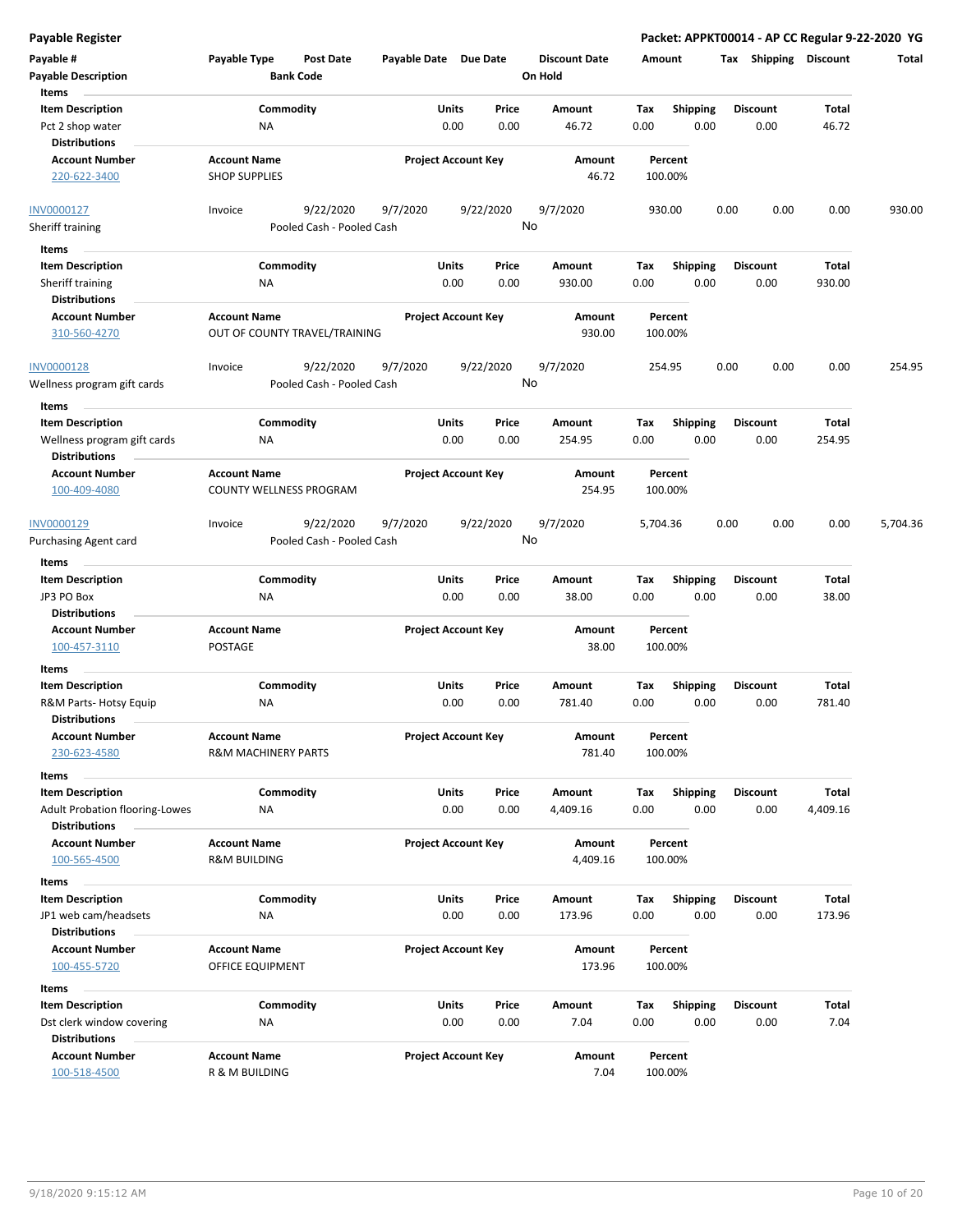| <b>Payable Register</b>                               |                                                       |                       |                                |                                 |                                        | Packet: APPKT00014 - AP CC Regular 9-22-2020 YG |                      |          |
|-------------------------------------------------------|-------------------------------------------------------|-----------------------|--------------------------------|---------------------------------|----------------------------------------|-------------------------------------------------|----------------------|----------|
| Payable #<br><b>Payable Description</b>               | Payable Type<br><b>Post Date</b><br><b>Bank Code</b>  | Payable Date Due Date |                                | <b>Discount Date</b><br>On Hold | Amount                                 | Tax Shipping Discount                           |                      | Total    |
| Items                                                 |                                                       |                       |                                |                                 |                                        |                                                 |                      |          |
| <b>Item Description</b><br>DPS breath tests           | Commodity<br>ΝA                                       |                       | Units<br>Price<br>0.00<br>0.00 | Amount<br>267.90                | Tax<br><b>Shipping</b><br>0.00<br>0.00 | <b>Discount</b><br>0.00                         | Total<br>267.90      |          |
| <b>Distributions</b>                                  |                                                       |                       |                                |                                 |                                        |                                                 |                      |          |
| <b>Account Number</b><br>100-560-3210                 | <b>Account Name</b><br><b>PATROL SUPPLIES</b>         |                       | <b>Project Account Key</b>     | Amount<br>267.90                | Percent<br>100.00%                     |                                                 |                      |          |
| Items                                                 |                                                       |                       |                                |                                 |                                        |                                                 |                      |          |
| <b>Item Description</b>                               | Commodity                                             |                       | Units<br>Price                 | Amount                          | <b>Shipping</b><br>Tax                 | <b>Discount</b>                                 | Total                |          |
| R&M Parts Pct 2                                       | ΝA                                                    |                       | 0.00<br>0.00                   | 26.90                           | 0.00<br>0.00                           | 0.00                                            | 26.90                |          |
| <b>Distributions</b>                                  |                                                       |                       |                                |                                 |                                        |                                                 |                      |          |
| <b>Account Number</b><br>220-622-4580                 | <b>Account Name</b><br><b>R&amp;M MACHINERY PARTS</b> |                       | <b>Project Account Key</b>     | Amount<br>26.90                 | Percent<br>100.00%                     |                                                 |                      |          |
| <b>Vendor:</b> 00541 - KIRBY, SHELLY                  |                                                       |                       |                                |                                 |                                        |                                                 | <b>Vendor Total:</b> | 60.00    |
| 069462<br>9/14/20 Windom mowing                       | 9/22/2020<br>Invoice<br>Pooled Cash - Pooled Cash     | 9/14/2020             | 9/14/2020                      | 9/14/2020<br>No                 | 60.00                                  | 0.00<br>0.00                                    | 0.00                 | 60.00    |
| Items                                                 |                                                       |                       |                                |                                 |                                        |                                                 |                      |          |
| <b>Item Description</b>                               | Commodity                                             |                       | Units<br>Price                 | Amount                          | Shipping<br>Tax                        | <b>Discount</b>                                 | Total                |          |
| 9/14/20 Windom mowing                                 | ΝA                                                    |                       | 0.00<br>0.00                   | 60.00                           | 0.00<br>0.00                           | 0.00                                            | 60.00                |          |
| <b>Distributions</b>                                  |                                                       |                       |                                |                                 |                                        |                                                 |                      |          |
| <b>Account Number</b><br>100-515-4502                 | <b>Account Name</b><br>LAWN MAINTENANCE               |                       | <b>Project Account Key</b>     | Amount<br>60.00                 | Percent<br>100.00%                     |                                                 |                      |          |
| Vendor: 00567 - KSM EXCHANGE LLC                      |                                                       |                       |                                |                                 |                                        |                                                 | <b>Vendor Total:</b> | 908.02   |
| P9120009                                              | 9/22/2020<br>Invoice                                  | 8/10/2020             | 9/22/2020                      | 8/10/2020                       | 908.02                                 | 0.00<br>0.00                                    | 0.00                 | 908.02   |
| #FANNI001 R&M Parts<br>Items                          | Pooled Cash - Pooled Cash                             |                       |                                | No                              |                                        |                                                 |                      |          |
| <b>Item Description</b>                               | Commodity                                             |                       | Units<br>Price                 | Amount                          | Shipping<br>Tax                        | <b>Discount</b>                                 | Total                |          |
| #FANNI001 R&M Parts<br><b>Distributions</b>           | Goods                                                 |                       | 2.00<br>454.01                 | 908.02                          | 0.00<br>0.00                           | 0.00                                            | 908.02               |          |
| <b>Account Number</b><br>231-626-4580                 | <b>Account Name</b><br><b>R&amp;M MACHINERY PARTS</b> |                       | <b>Project Account Key</b>     | Amount<br>908.02                | Percent<br>100.00%                     |                                                 |                      |          |
| <b>Vendor:</b> 00252 - LOCAL GOVERNMENT SOLUTIONS, LP |                                                       |                       |                                |                                 |                                        |                                                 | <b>Vendor Total:</b> | 2,250.00 |
| <u>11666</u>                                          | 9/22/2020<br>Invoice                                  | 9/8/2020              | 9/22/2020                      | 9/8/2020                        | 2,250.00                               | 0.00<br>0.00                                    | 0.00                 | 2,250.00 |
| 9/3/20 Data Extraction<br>Items                       | Pooled Cash - Pooled Cash                             |                       |                                | No                              |                                        |                                                 |                      |          |
| <b>Item Description</b>                               | Commodity                                             |                       | <b>Units</b><br>Price          | Amount                          | <b>Shipping</b><br>Tax                 | <b>Discount</b>                                 | <b>Total</b>         |          |
| 9/3/20 Data Extraction<br><b>Distributions</b>        | ΝA                                                    |                       | 0.00<br>0.00                   | 2,250.00                        | 0.00<br>0.00                           | 0.00                                            | 2,250.00             |          |
| <b>Account Number</b><br>100-510-4530                 | <b>Account Name</b><br><b>COMPUTER SOFTWARE</b>       |                       | <b>Project Account Key</b>     | Amount<br>2,250.00              | Percent<br>100.00%                     |                                                 |                      |          |
| <b>Vendor:</b> 00437 - MARLIN BUSINESS BANK           |                                                       |                       |                                |                                 |                                        |                                                 | <b>Vendor Total:</b> | 3,516.75 |
| 18379124                                              | 9/22/2020<br>Invoice                                  | 9/9/2020              | 9/22/2020                      | 9/9/2020                        | 3,516.75                               | 0.00<br>0.00                                    | 0.00                 | 3,516.75 |
| Telephone system<br>Items                             | Pooled Cash - Pooled Cash                             |                       |                                | No                              |                                        |                                                 |                      |          |
| <b>Item Description</b>                               | Commodity                                             |                       | <b>Units</b><br>Price          | Amount                          | <b>Shipping</b><br>Tax                 | <b>Discount</b>                                 | Total                |          |
| Telephone system<br><b>Distributions</b>              | NA                                                    |                       | 0.00<br>0.00                   | 3,516.75                        | 0.00<br>0.00                           | 0.00                                            | 3,516.75             |          |
| <b>Account Number</b><br>100-510-4200                 | <b>Account Name</b><br><b>TELEPHONE</b>               |                       | <b>Project Account Key</b>     | Amount<br>3,516.75              | Percent<br>100.00%                     |                                                 |                      |          |
| Vendor: 00420 - NOBLE RESOURCES PEST CONTROL          |                                                       |                       |                                |                                 |                                        |                                                 | <b>Vendor Total:</b> | 145.00   |
| 2113839097<br>Windom pest control                     | 9/22/2020<br>Invoice<br>Pooled Cash - Pooled Cash     | 9/11/2020             | 9/22/2020                      | 9/11/2020<br>No                 | 65.00                                  | 0.00<br>0.00                                    | 0.00                 | 65.00    |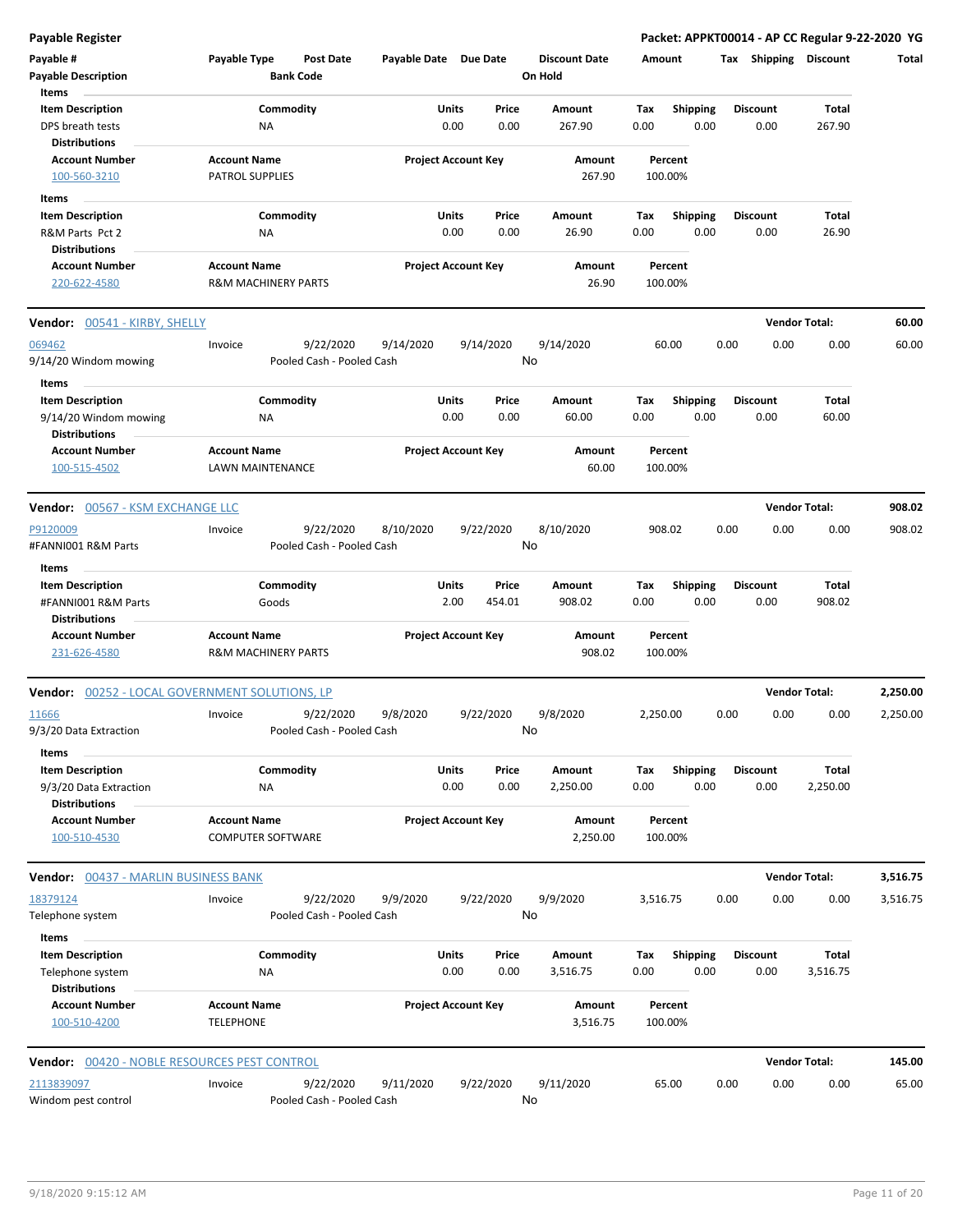| <b>Payable Register</b>                                |                                                 |                           |                            |       |           |                      |        |                    |      |                       | Packet: APPKT00014 - AP CC Regular 9-22-2020 YG |          |
|--------------------------------------------------------|-------------------------------------------------|---------------------------|----------------------------|-------|-----------|----------------------|--------|--------------------|------|-----------------------|-------------------------------------------------|----------|
| Payable #                                              | Payable Type                                    | <b>Post Date</b>          | Payable Date Due Date      |       |           | <b>Discount Date</b> | Amount |                    |      | Tax Shipping Discount |                                                 | Total    |
| <b>Payable Description</b>                             |                                                 | <b>Bank Code</b>          |                            |       |           | On Hold              |        |                    |      |                       |                                                 |          |
| Items                                                  |                                                 |                           |                            |       |           |                      |        |                    |      |                       |                                                 |          |
| <b>Item Description</b>                                |                                                 | Commodity                 |                            | Units | Price     | Amount               | Tax    | <b>Shipping</b>    |      | <b>Discount</b>       | Total                                           |          |
| Windom pest control<br><b>Distributions</b>            | NA                                              |                           |                            | 0.00  | 0.00      | 65.00                | 0.00   | 0.00               |      | 0.00                  | 65.00                                           |          |
| <b>Account Number</b>                                  | <b>Account Name</b>                             |                           | <b>Project Account Key</b> |       |           | Amount               |        | Percent            |      |                       |                                                 |          |
| 100-515-4501                                           | PEST CONTROL                                    |                           |                            |       |           | 65.00                |        | 100.00%            |      |                       |                                                 |          |
| 2114092                                                | Invoice                                         | 9/22/2020                 | 9/1/2020                   |       | 9/22/2020 | 9/1/2020             |        | 80.00              | 0.00 | 0.00                  | 0.00                                            | 80.00    |
| Sheriff pest control 2375 Silo Rd                      |                                                 | Pooled Cash - Pooled Cash |                            |       |           | No                   |        |                    |      |                       |                                                 |          |
| Items                                                  |                                                 |                           |                            |       |           |                      |        |                    |      |                       |                                                 |          |
| <b>Item Description</b>                                |                                                 | Commodity                 |                            | Units | Price     | Amount               | Tax    | <b>Shipping</b>    |      | <b>Discount</b>       | Total                                           |          |
| Sheriff pest control 2375 Silo Rd                      | ΝA                                              |                           |                            | 0.00  | 0.00      | 80.00                | 0.00   | 0.00               |      | 0.00                  | 80.00                                           |          |
| <b>Distributions</b>                                   |                                                 |                           |                            |       |           |                      |        |                    |      |                       |                                                 |          |
| <b>Account Number</b><br>100-560-4500                  | <b>Account Name</b><br>R & M BUILDING           |                           | <b>Project Account Key</b> |       |           | Amount<br>80.00      |        | Percent<br>100.00% |      |                       |                                                 |          |
| <b>Vendor:</b> VEN02081 - North Texas Crime Commission |                                                 |                           |                            |       |           |                      |        |                    |      |                       | <b>Vendor Total:</b>                            | 125.00   |
| 162073                                                 | Invoice                                         | 9/22/2020                 | 9/10/2020                  |       | 9/22/2020 | 9/10/2020            |        | 125.00             | 0.00 | 0.00                  | 0.00                                            | 125.00   |
| 2021 Membership - Glaser                               |                                                 | Pooled Cash - Pooled Cash |                            |       |           | No                   |        |                    |      |                       |                                                 |          |
| Items                                                  |                                                 |                           |                            |       |           |                      |        |                    |      |                       |                                                 |          |
| <b>Item Description</b>                                |                                                 | Commodity                 |                            | Units | Price     | Amount               | Tax    | <b>Shipping</b>    |      | <b>Discount</b>       | Total                                           |          |
| 2021 Membership - Glaser                               | NA                                              |                           |                            | 0.00  | 0.00      | 125.00               | 0.00   | 0.00               |      | 0.00                  | 125.00                                          |          |
| <b>Distributions</b>                                   |                                                 |                           |                            |       |           |                      |        |                    |      |                       |                                                 |          |
| <b>Account Number</b>                                  | <b>Account Name</b>                             |                           | <b>Project Account Key</b> |       |           | Amount               |        | Percent            |      |                       |                                                 |          |
| 100-475-4810                                           | <b>DUES</b>                                     |                           |                            |       |           | 125.00               |        | 100.00%            |      |                       |                                                 |          |
| Vendor: 00216 - OFFICE DEPOT                           |                                                 |                           |                            |       |           |                      |        |                    |      |                       | <b>Vendor Total:</b>                            | 3,762.82 |
| 115859138001                                           | Invoice                                         | 9/22/2020                 | 8/27/2020                  |       | 9/22/2020 | 8/27/2020            |        | 263.54             | 0.00 | 0.00                  | 0.00                                            | 263.54   |
| Office supplies                                        |                                                 | Pooled Cash - Pooled Cash |                            |       |           | No                   |        |                    |      |                       |                                                 |          |
| Items                                                  |                                                 |                           |                            |       |           |                      |        |                    |      |                       |                                                 |          |
| <b>Item Description</b>                                |                                                 | Commodity                 |                            | Units | Price     | <b>Amount</b>        | Tax    | <b>Shipping</b>    |      | <b>Discount</b>       | Total                                           |          |
| Office supplies                                        | NA                                              |                           |                            | 0.00  | 0.00      | 263.54               | 0.00   | 0.00               |      | 0.00                  | 263.54                                          |          |
| <b>Distributions</b>                                   |                                                 |                           |                            |       |           |                      |        |                    |      |                       |                                                 |          |
| <b>Account Number</b>                                  | <b>Account Name</b>                             |                           | <b>Project Account Key</b> |       |           | <b>Amount</b>        |        | Percent            |      |                       |                                                 |          |
| 100-404-3100                                           | <b>ELECTION SUPPLIES</b>                        |                           |                            |       |           | 263.54               |        | 100.00%            |      |                       |                                                 |          |
| 117085726001                                           | Invoice                                         | 9/22/2020                 | 8/27/2020                  |       | 9/22/2020 | 8/27/2020            |        | 78.93              | 0.00 | 0.00                  | 0.00                                            | 78.93    |
| Office supplies                                        |                                                 | Pooled Cash - Pooled Cash |                            |       |           | No                   |        |                    |      |                       |                                                 |          |
| Items                                                  |                                                 |                           |                            |       |           |                      |        |                    |      |                       |                                                 |          |
| <b>Item Description</b>                                |                                                 | Commodity                 |                            | Units | Price     | Amount               | Tax    | Shipping           |      | <b>Discount</b>       | Total                                           |          |
| Office supplies<br><b>Distributions</b>                | ΝA                                              |                           |                            | 0.00  | 0.00      | 78.93                | 0.00   | 0.00               |      | 0.00                  | 78.93                                           |          |
| <b>Account Number</b>                                  | <b>Account Name</b>                             |                           | <b>Project Account Key</b> |       |           | Amount               |        | Percent            |      |                       |                                                 |          |
| 100-404-3100                                           | <b>ELECTION SUPPLIES</b>                        |                           |                            |       |           | 78.93                |        | 100.00%            |      |                       |                                                 |          |
| 117085743001                                           | Invoice                                         | 9/22/2020                 | 8/27/2020                  |       | 9/22/2020 | 8/27/2020            |        | 11.97              | 0.00 | 0.00                  | 0.00                                            | 11.97    |
| Ink stamp pad                                          |                                                 | Pooled Cash - Pooled Cash |                            |       |           | No                   |        |                    |      |                       |                                                 |          |
|                                                        |                                                 |                           |                            |       |           |                      |        |                    |      |                       |                                                 |          |
| Items                                                  |                                                 |                           |                            |       |           |                      |        |                    |      |                       |                                                 |          |
| <b>Item Description</b>                                |                                                 | Commodity                 |                            | Units | Price     | Amount               | Tax    | <b>Shipping</b>    |      | <b>Discount</b>       | Total                                           |          |
| Ink stamp pad                                          |                                                 | Goods                     |                            | 3.00  | 3.99      | 11.97                | 0.00   | 0.00               |      | 0.00                  | 11.97                                           |          |
| <b>Distributions</b>                                   |                                                 |                           |                            |       |           |                      |        |                    |      |                       |                                                 |          |
| <b>Account Number</b><br>100-404-3100                  | <b>Account Name</b><br><b>ELECTION SUPPLIES</b> |                           | <b>Project Account Key</b> |       |           | Amount<br>11.97      |        | Percent<br>100.00% |      |                       |                                                 |          |
| 117085773001                                           | Invoice                                         | 9/22/2020                 | 8/27/2020                  |       | 9/22/2020 | 8/27/2020            |        | 23.09              | 0.00 | 0.00                  | 0.00                                            | 23.09    |
| cable ties                                             |                                                 | Pooled Cash - Pooled Cash |                            |       |           | No                   |        |                    |      |                       |                                                 |          |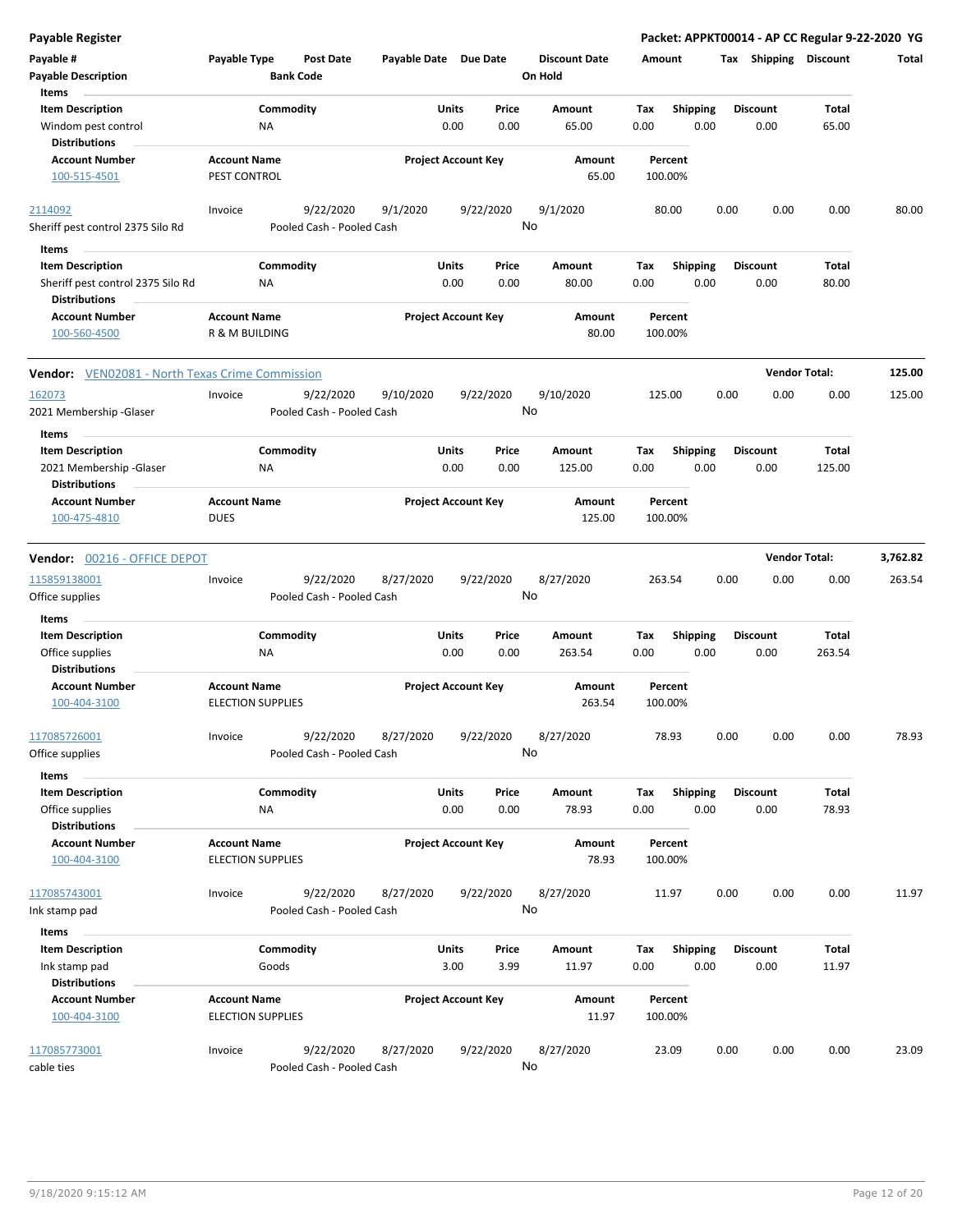| <b>Payable Register</b>                                                             |                                                 |                                                     |                            |                 |                                 |                    |                         |      |                         |                        | Packet: APPKT00014 - AP CC Regular 9-22-2020 YG |
|-------------------------------------------------------------------------------------|-------------------------------------------------|-----------------------------------------------------|----------------------------|-----------------|---------------------------------|--------------------|-------------------------|------|-------------------------|------------------------|-------------------------------------------------|
| Payable #<br><b>Payable Description</b>                                             | Payable Type<br><b>Bank Code</b>                | <b>Post Date</b><br>Payable Date Due Date           |                            |                 | <b>Discount Date</b><br>On Hold | Amount             |                         |      |                         | Tax Shipping Discount  | Total                                           |
| Items<br><b>Item Description</b><br>cable ties                                      | Commodity<br>Goods                              |                                                     | Units<br>1.00              | Price<br>23.09  | <b>Amount</b><br>23.09          | Tax<br>0.00        | <b>Shipping</b><br>0.00 |      | <b>Discount</b><br>0.00 | Total<br>23.09         |                                                 |
| <b>Distributions</b><br><b>Account Number</b><br>100-404-3100                       | <b>Account Name</b><br><b>ELECTION SUPPLIES</b> |                                                     | <b>Project Account Key</b> |                 | Amount<br>23.09                 | Percent<br>100.00% |                         |      |                         |                        |                                                 |
| 119193728001<br>Fujitsu Scanner FI-7160                                             | Invoice                                         | 9/22/2020<br>9/2/2020<br>Pooled Cash - Pooled Cash  | 9/22/2020                  | No              | 9/2/2020                        | 879.99             |                         | 0.00 | 0.00                    | 0.00                   | 879.99                                          |
| Items                                                                               |                                                 |                                                     |                            |                 |                                 |                    |                         |      |                         |                        |                                                 |
| <b>Item Description</b><br>Fujitsu Scanner FI-7160<br><b>Distributions</b>          | Commodity<br>Goods                              |                                                     | Units<br>1.00              | Price<br>879.99 | Amount<br>879.99                | Tax<br>0.00        | <b>Shipping</b><br>0.00 |      | <b>Discount</b><br>0.00 | Total<br>879.99        |                                                 |
| <b>Account Number</b><br>100-475-5720                                               | <b>Account Name</b><br><b>OFFICE EQUIPMENT</b>  |                                                     | <b>Project Account Key</b> |                 | Amount<br>879.99                | Percent<br>100.00% |                         |      |                         |                        |                                                 |
| 119260096001<br>Fujitsu Scanner FI-7160                                             | Invoice                                         | 9/22/2020<br>9/2/2020<br>Pooled Cash - Pooled Cash  | 9/22/2020                  | No              | 9/2/2020                        | 879.99             |                         | 0.00 | 0.00                    | 0.00                   | 879.99                                          |
| Items<br><b>Item Description</b><br>Fujitsu Scanner FI-7160<br><b>Distributions</b> | Commodity<br>Goods                              |                                                     | Units<br>1.00              | Price<br>879.99 | Amount<br>879.99                | Tax<br>0.00        | <b>Shipping</b><br>0.00 |      | <b>Discount</b><br>0.00 | Total<br>879.99        |                                                 |
| <b>Account Number</b><br>100-450-5720                                               | <b>Account Name</b><br>OFFICE EQUIPMENT         |                                                     | <b>Project Account Key</b> |                 | Amount<br>879.99                | Percent<br>100.00% |                         |      |                         |                        |                                                 |
| 119261151001<br>Fasteners                                                           | Invoice                                         | 9/22/2020<br>8/26/2020<br>Pooled Cash - Pooled Cash | 9/22/2020                  | No              | 8/26/2020                       | 39.98              |                         | 0.00 | 0.00                    | 0.00                   | 39.98                                           |
| Items                                                                               |                                                 |                                                     |                            |                 |                                 |                    |                         |      |                         |                        |                                                 |
| <b>Item Description</b><br>Fasteners<br><b>Distributions</b>                        | Commodity<br>Goods                              |                                                     | Units<br>2.00              | Price<br>19.99  | Amount<br>39.98                 | Tax<br>0.00        | <b>Shipping</b><br>0.00 |      | <b>Discount</b><br>0.00 | Total<br>39.98         |                                                 |
| <b>Account Number</b><br>100-573-3100                                               | <b>Account Name</b><br><b>OFFICE SUPPLIES</b>   |                                                     | <b>Project Account Key</b> |                 | Amount<br>39.98                 | Percent<br>100.00% |                         |      |                         |                        |                                                 |
| 119271727001<br>Office supplies-Bond                                                | Invoice                                         | 9/22/2020<br>8/26/2020<br>Pooled Cash - Pooled Cash | 9/22/2020                  | No              | 8/26/2020                       | 118.81             |                         | 0.00 | 0.00                    | 0.00                   | 118.81                                          |
| Items                                                                               |                                                 |                                                     |                            |                 |                                 |                    |                         |      |                         |                        |                                                 |
| <b>Item Description</b><br>Office supplies-Bond<br><b>Distributions</b>             | Commodity<br><b>NA</b>                          |                                                     | Units<br>0.00              | Price<br>0.00   | Amount<br>118.81                | Tax<br>0.00        | Shipping<br>0.00        |      | <b>Discount</b><br>0.00 | <b>Total</b><br>118.81 |                                                 |
| <b>Account Number</b><br>100-573-3100                                               | <b>Account Name</b><br><b>OFFICE SUPPLIES</b>   |                                                     | <b>Project Account Key</b> |                 | Amount<br>118.81                | Percent<br>100.00% |                         |      |                         |                        |                                                 |
| 120099260001<br>DVD-R                                                               | Invoice                                         | 9/22/2020<br>8/26/2020<br>Pooled Cash - Pooled Cash | 9/22/2020                  | No              | 8/26/2020                       | 214.36             |                         | 0.00 | 0.00                    | 0.00                   | 214.36                                          |
| Items                                                                               |                                                 |                                                     |                            |                 |                                 |                    |                         |      |                         |                        |                                                 |
| <b>Item Description</b><br>DVD-R<br><b>Distributions</b>                            | Commodity<br>Goods                              |                                                     | Units<br>4.00              | Price<br>53.59  | Amount<br>214.36                | Tax<br>0.00        | <b>Shipping</b><br>0.00 |      | <b>Discount</b><br>0.00 | <b>Total</b><br>214.36 |                                                 |
| <b>Account Number</b><br>100-560-3100                                               | <b>Account Name</b><br><b>OFFICE SUPPLIES</b>   |                                                     | <b>Project Account Key</b> |                 | Amount<br>214.36                | Percent<br>100.00% |                         |      |                         |                        |                                                 |
| 120122107001<br><b>Binder Clips</b>                                                 | Invoice                                         | 9/22/2020<br>8/27/2020<br>Pooled Cash - Pooled Cash | 9/22/2020                  | No              | 8/27/2020                       | 1.98               |                         | 0.00 | 0.00                    | 0.00                   | 1.98                                            |
| Items                                                                               |                                                 |                                                     |                            |                 |                                 |                    |                         |      |                         |                        |                                                 |
| <b>Item Description</b><br><b>Binder Clips</b><br><b>Distributions</b>              | Commodity<br>Goods                              |                                                     | Units<br>2.00              | Price<br>0.99   | Amount<br>1.98                  | Tax<br>0.00        | Shipping<br>0.00        |      | <b>Discount</b><br>0.00 | Total<br>1.98          |                                                 |
| <b>Account Number</b><br>100-435-3100                                               | <b>Account Name</b><br>OFFICE SUPPLIES          |                                                     | <b>Project Account Key</b> |                 | Amount<br>1.98                  | Percent<br>100.00% |                         |      |                         |                        |                                                 |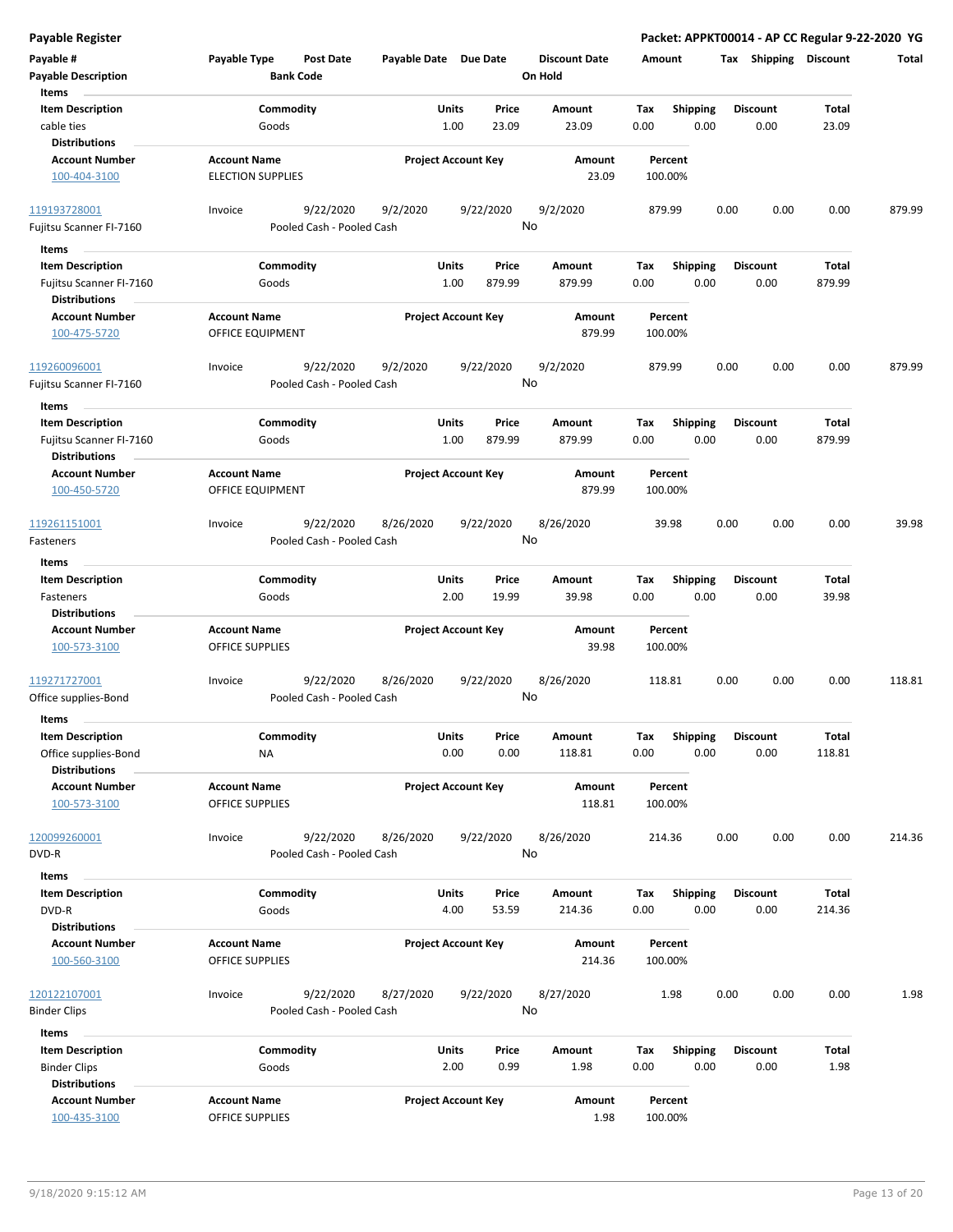| <b>Payable Register</b>                                       |                                         |                                        |                       |                                |                                 |                    |                         |                         | Packet: APPKT00014 - AP CC Regular 9-22-2020 YG |          |
|---------------------------------------------------------------|-----------------------------------------|----------------------------------------|-----------------------|--------------------------------|---------------------------------|--------------------|-------------------------|-------------------------|-------------------------------------------------|----------|
| Payable #<br><b>Payable Description</b>                       | Payable Type                            | Post Date<br><b>Bank Code</b>          | Payable Date Due Date |                                | <b>Discount Date</b><br>On Hold | Amount             |                         | Tax Shipping Discount   |                                                 | Total    |
| 120123120001<br><b>Weekly Planners</b>                        | Invoice                                 | 9/22/2020<br>Pooled Cash - Pooled Cash | 8/27/2020             | 9/22/2020                      | 8/27/2020<br>No                 | 51.18              | 0.00                    | 0.00                    | 0.00                                            | 51.18    |
| Items                                                         |                                         |                                        |                       |                                |                                 |                    |                         |                         |                                                 |          |
| <b>Item Description</b>                                       |                                         | Commodity                              |                       | Units<br>Price                 | Amount                          | Tax                | <b>Shipping</b>         | <b>Discount</b>         | Total                                           |          |
| <b>Weekly Planners</b>                                        |                                         | Goods                                  |                       | 2.00<br>25.59                  | 51.18                           | 0.00               | 0.00                    | 0.00                    | 51.18                                           |          |
| <b>Distributions</b>                                          |                                         |                                        |                       |                                |                                 |                    |                         |                         |                                                 |          |
| <b>Account Number</b>                                         | <b>Account Name</b>                     |                                        |                       | <b>Project Account Key</b>     | Amount                          | Percent            |                         |                         |                                                 |          |
| 100-435-3100                                                  | OFFICE SUPPLIES                         |                                        |                       |                                | 51.18                           | 100.00%            |                         |                         |                                                 |          |
| 120133749001                                                  | Invoice                                 | 9/22/2020                              | 8/27/2020             | 9/22/2020                      | 8/27/2020                       | 341.45             | 0.00                    | 0.00                    | 0.00                                            | 341.45   |
| Office supplies                                               |                                         | Pooled Cash - Pooled Cash              |                       |                                | No                              |                    |                         |                         |                                                 |          |
| Items                                                         |                                         |                                        |                       |                                |                                 |                    |                         |                         |                                                 |          |
| <b>Item Description</b>                                       |                                         | Commodity                              |                       | Units<br>Price                 | Amount                          | Tax                | <b>Shipping</b>         | <b>Discount</b>         | Total                                           |          |
| Office supplies                                               | ΝA                                      |                                        |                       | 0.00<br>0.00                   | 341.45                          | 0.00               | 0.00                    | 0.00                    | 341.45                                          |          |
| <b>Distributions</b>                                          |                                         |                                        |                       |                                |                                 |                    |                         |                         |                                                 |          |
| <b>Account Number</b><br>100-495-3100                         | <b>Account Name</b><br>OFFICE SUPPLIES  |                                        |                       | <b>Project Account Key</b>     | Amount<br>341.45                | Percent<br>100.00% |                         |                         |                                                 |          |
| 120386758001                                                  | Invoice                                 | 9/22/2020                              | 9/1/2020              | 9/22/2020                      | 9/1/2020                        | 192.67             | 0.00                    | 0.00                    | 0.00                                            | 192.67   |
| Office supplies                                               |                                         | Pooled Cash - Pooled Cash              |                       |                                | No                              |                    |                         |                         |                                                 |          |
| Items                                                         |                                         |                                        |                       |                                |                                 |                    |                         |                         |                                                 |          |
| <b>Item Description</b>                                       |                                         | Commodity                              |                       | Units<br>Price                 | Amount                          | Tax                | <b>Shipping</b>         | <b>Discount</b>         | Total                                           |          |
| Office supplies                                               | NA                                      |                                        |                       | 0.00<br>0.00                   | 192.67                          | 0.00               | 0.00                    | 0.00                    | 192.67                                          |          |
| <b>Distributions</b>                                          |                                         |                                        |                       |                                |                                 |                    |                         |                         |                                                 |          |
| <b>Account Number</b><br>100-455-3100                         | <b>Account Name</b><br>OFFICE SUPPLIES  |                                        |                       | <b>Project Account Key</b>     | Amount<br>192.67                | Percent<br>100.00% |                         |                         |                                                 |          |
|                                                               |                                         |                                        |                       |                                |                                 |                    |                         |                         |                                                 |          |
| 120606118001<br>Toner TN-360 High Yield                       | Invoice                                 | 9/22/2020<br>Pooled Cash - Pooled Cash | 9/1/2020              | 9/22/2020                      | 9/1/2020<br>No                  | 64.99              | 0.00                    | 0.00                    | 0.00                                            | 64.99    |
| <b>Items</b>                                                  |                                         |                                        |                       |                                |                                 |                    |                         |                         |                                                 |          |
| <b>Item Description</b>                                       |                                         | Commodity                              |                       | Units<br>Price                 | Amount                          | Tax                | <b>Shipping</b>         | <b>Discount</b>         | Total                                           |          |
| Toner TN-360 High Yield                                       |                                         | Goods                                  |                       | 1.00<br>64.99                  | 64.99                           | 0.00               | 0.00                    | 0.00                    | 64.99                                           |          |
| <b>Distributions</b>                                          |                                         |                                        |                       |                                |                                 |                    |                         |                         |                                                 |          |
| <b>Account Number</b>                                         | <b>Account Name</b>                     |                                        |                       | <b>Project Account Key</b>     | Amount                          | Percent            |                         |                         |                                                 |          |
| 100-457-3100                                                  | OFFICE SUPPLIES                         |                                        |                       |                                | 64.99                           | 100.00%            |                         |                         |                                                 |          |
| 120880590001                                                  | Invoice                                 | 9/22/2020                              | 9/8/2020              | 9/22/2020                      | 9/8/2020                        | 599.89             | 0.00                    | 0.00                    | 0.00                                            | 599.89   |
| HP laser printer M479FDW                                      |                                         | Pooled Cash - Pooled Cash              |                       |                                | No                              |                    |                         |                         |                                                 |          |
| Items                                                         |                                         |                                        |                       |                                |                                 |                    |                         |                         |                                                 |          |
| <b>Item Description</b>                                       |                                         | Commodity                              |                       | Units<br>Price                 | Amount                          | Tax                | <b>Shipping</b>         | <b>Discount</b>         | Total                                           |          |
| HP laser printer M479FDW                                      |                                         | Goods                                  |                       | 1.00<br>599.89                 | 599.89                          | 0.00               | 0.00                    | 0.00                    | 599.89                                          |          |
| <b>Distributions</b><br><b>Account Number</b><br>100-560-5720 | <b>Account Name</b><br>OFFICE EQUIPMENT |                                        |                       | <b>Project Account Key</b>     | Amount<br>599.89                | Percent<br>100.00% |                         |                         |                                                 |          |
| <b>Vendor:</b> 00589 - PERKINS, J. DANIEL                     |                                         |                                        |                       |                                |                                 |                    |                         |                         | <b>Vendor Total:</b>                            | 2,187.00 |
| INV0000111                                                    | Invoice                                 | 9/22/2020                              | 9/3/2020              | 9/22/2020                      | 9/3/2020                        | 1,134.00           | 0.00                    | 0.00                    | 0.00                                            | 1,134.00 |
| FA-19-44487 Anderton Dst Ct                                   |                                         | Pooled Cash - Pooled Cash              |                       |                                | No                              |                    |                         |                         |                                                 |          |
|                                                               |                                         |                                        |                       |                                |                                 |                    |                         |                         |                                                 |          |
| Items                                                         |                                         |                                        |                       |                                |                                 |                    |                         |                         |                                                 |          |
| <b>Item Description</b><br>FA-19-44487 Anderton Dst Ct        | ΝA                                      | Commodity                              |                       | Units<br>Price<br>0.00<br>0.00 | Amount<br>1,134.00              | Tax<br>0.00        | <b>Shipping</b><br>0.00 | <b>Discount</b><br>0.00 | Total<br>1,134.00                               |          |
| <b>Distributions</b>                                          |                                         |                                        |                       |                                |                                 |                    |                         |                         |                                                 |          |
| <b>Account Number</b>                                         | <b>Account Name</b>                     |                                        |                       | <b>Project Account Key</b>     | Amount                          | Percent            |                         |                         |                                                 |          |
| 100-435-4360                                                  |                                         | ATTORNEY FEES- CPS CASES               |                       |                                | 1,134.00                        | 100.00%            |                         |                         |                                                 |          |
| INV0000119                                                    | Invoice                                 | 9/22/2020                              | 9/3/2020              | 9/22/2020                      | 9/3/2020                        | 693.00             | 0.00                    | 0.00                    | 0.00                                            | 693.00   |
| FA-20-44630 Ritchie Dst Ct                                    |                                         | Pooled Cash - Pooled Cash              |                       |                                | No                              |                    |                         |                         |                                                 |          |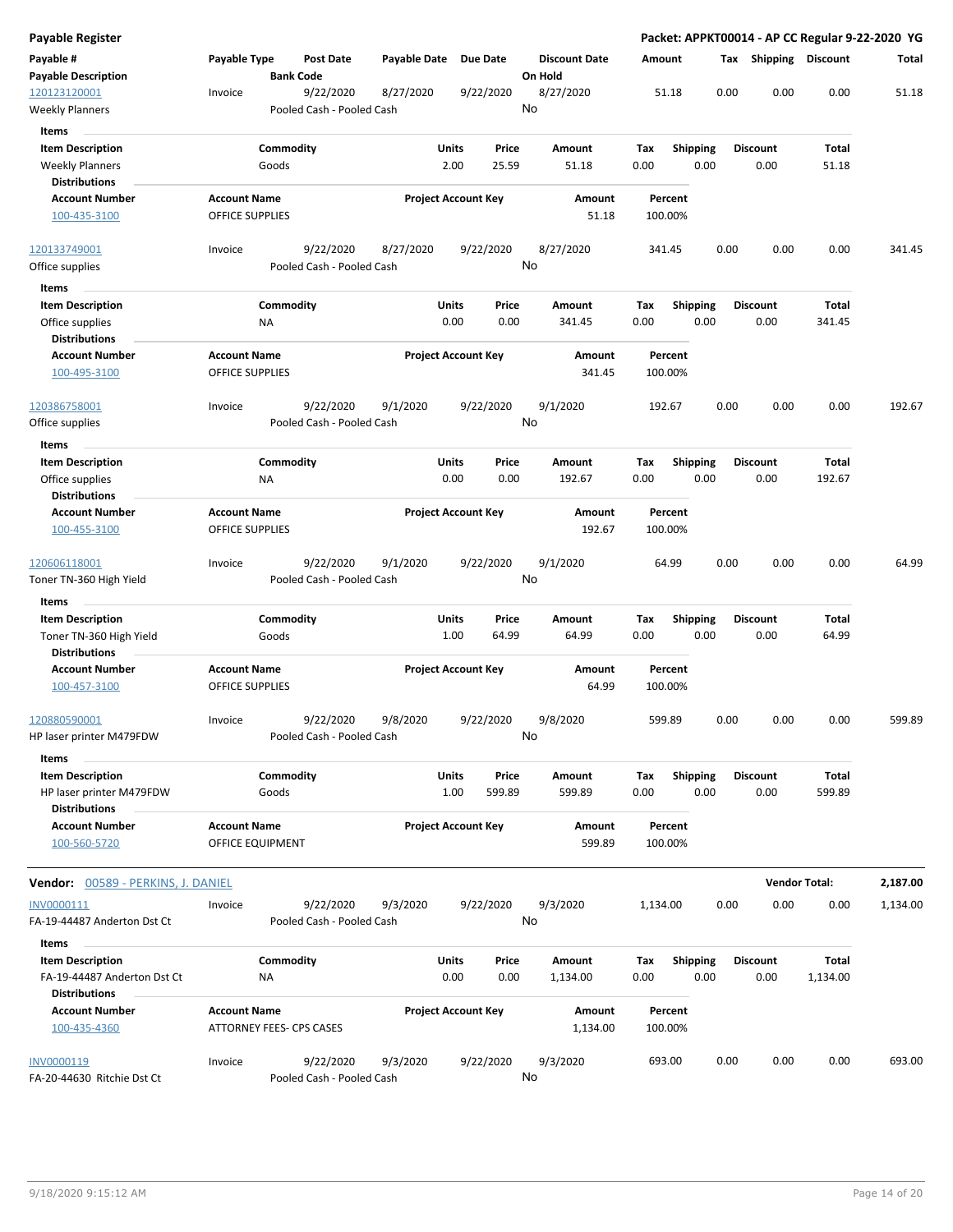| <b>Payable Register</b>                            |                     |                          |                           |                       |              |                            |                                 |          |                    |      |                       | Packet: APPKT00014 - AP CC Regular 9-22-2020 YG |          |
|----------------------------------------------------|---------------------|--------------------------|---------------------------|-----------------------|--------------|----------------------------|---------------------------------|----------|--------------------|------|-----------------------|-------------------------------------------------|----------|
| Payable #<br><b>Payable Description</b>            | Payable Type        | <b>Bank Code</b>         | <b>Post Date</b>          | Payable Date Due Date |              |                            | <b>Discount Date</b><br>On Hold | Amount   |                    |      | Tax Shipping Discount |                                                 | Total    |
| Items                                              |                     |                          |                           |                       |              |                            |                                 |          |                    |      |                       |                                                 |          |
| <b>Item Description</b>                            |                     | Commodity                |                           |                       | Units        | Price                      | Amount                          | Tax      | Shipping           |      | <b>Discount</b>       | Total                                           |          |
| FA-20-44630 Ritchie Dst Ct<br><b>Distributions</b> |                     | NA                       |                           |                       | 0.00         | 0.00                       | 693.00                          | 0.00     | 0.00               |      | 0.00                  | 693.00                                          |          |
| <b>Account Number</b>                              | <b>Account Name</b> |                          |                           |                       |              | <b>Project Account Key</b> | Amount                          |          | Percent            |      |                       |                                                 |          |
| 100-435-4360                                       |                     | ATTORNEY FEES- CPS CASES |                           |                       |              |                            | 693.00                          |          | 100.00%            |      |                       |                                                 |          |
| <b>INV0000120</b>                                  | Invoice             |                          | 9/22/2020                 | 9/3/2020              |              | 9/22/2020                  | 9/3/2020                        |          | 360.00             | 0.00 | 0.00                  | 0.00                                            | 360.00   |
| FA-20-44880 Hester Dst Ct                          |                     |                          | Pooled Cash - Pooled Cash |                       |              |                            | No                              |          |                    |      |                       |                                                 |          |
| Items                                              |                     |                          |                           |                       |              |                            |                                 |          |                    |      |                       |                                                 |          |
| <b>Item Description</b>                            |                     | Commodity                |                           |                       | <b>Units</b> | Price                      | Amount                          | Tax      | <b>Shipping</b>    |      | <b>Discount</b>       | Total                                           |          |
| FA-20-44880 Hester Dst Ct                          |                     | ΝA                       |                           |                       | 0.00         | 0.00                       | 360.00                          | 0.00     | 0.00               |      | 0.00                  | 360.00                                          |          |
| <b>Distributions</b>                               |                     |                          |                           |                       |              |                            |                                 |          |                    |      |                       |                                                 |          |
| <b>Account Number</b><br>100-435-4360              | <b>Account Name</b> | ATTORNEY FEES- CPS CASES |                           |                       |              | <b>Project Account Key</b> | Amount<br>360.00                |          | Percent<br>100.00% |      |                       |                                                 |          |
| Vendor: 00289 - RELIANT                            |                     |                          |                           |                       |              |                            |                                 |          |                    |      |                       | <b>Vendor Total:</b>                            | 207.90   |
| 114 008 076 092 2                                  | Invoice             |                          | 9/22/2020                 | 9/17/2020             |              | 9/22/2020                  | 9/17/2020                       |          | 51.93              | 0.00 | 0.00                  | 0.00                                            | 51.93    |
| #2 533 974-8 Pct 1 electric                        |                     |                          | Pooled Cash - Pooled Cash |                       |              | No                         |                                 |          |                    |      |                       |                                                 |          |
| Items                                              |                     |                          |                           |                       |              |                            |                                 |          |                    |      |                       |                                                 |          |
| <b>Item Description</b>                            |                     | Commodity                |                           |                       | <b>Units</b> | Price                      | Amount                          | Tax      | <b>Shipping</b>    |      | <b>Discount</b>       | Total                                           |          |
| #2 533 974-8 Pct 1 electric                        |                     | NA                       |                           |                       | 0.00         | 0.00                       | 51.93                           | 0.00     | 0.00               |      | 0.00                  | 51.93                                           |          |
| <b>Distributions</b>                               |                     |                          |                           |                       |              |                            |                                 |          |                    |      |                       |                                                 |          |
| <b>Account Number</b>                              | <b>Account Name</b> |                          |                           |                       |              | <b>Project Account Key</b> | Amount                          |          | Percent            |      |                       |                                                 |          |
| 210-621-4400                                       | UTILITY ELECTRICITY |                          |                           |                       |              |                            | 51.93                           |          | 100.00%            |      |                       |                                                 |          |
| 116 007 660 202 9                                  | Invoice             |                          | 9/22/2020                 | 9/14/2020             |              | 9/22/2020                  | 9/14/2020                       |          | 119.99             | 0.00 | 0.00                  | 0.00                                            | 119.99   |
| #2 533 972-2 Pct 2 electric                        |                     |                          | Pooled Cash - Pooled Cash |                       |              |                            | No                              |          |                    |      |                       |                                                 |          |
| Items                                              |                     |                          |                           |                       |              |                            |                                 |          |                    |      |                       |                                                 |          |
| <b>Item Description</b>                            |                     | Commodity                |                           |                       | Units        | Price                      | Amount                          | Tax      | <b>Shipping</b>    |      | <b>Discount</b>       | Total                                           |          |
| #2 533 972-2 Pct 2 electric                        |                     | ΝA                       |                           |                       | 0.00         | 0.00                       | 119.99                          | 0.00     | 0.00               |      | 0.00                  | 119.99                                          |          |
| <b>Distributions</b>                               |                     |                          |                           |                       |              |                            |                                 |          |                    |      |                       |                                                 |          |
| <b>Account Number</b>                              | <b>Account Name</b> |                          |                           |                       |              | <b>Project Account Key</b> | Amount                          |          | Percent            |      |                       |                                                 |          |
| 220-622-4400                                       | UTILITY ELECTRICITY |                          |                           |                       |              |                            | 119.99                          |          | 100.00%            |      |                       |                                                 |          |
| 116 007 660 203 7                                  | Invoice             |                          | 9/22/2020                 | 9/14/2020             |              | 9/22/2020                  | 9/14/2020                       |          | 25.07              | 0.00 | 0.00                  | 0.00                                            | 25.07    |
| #2 591 591-9 Pct 2 gd light electric               |                     |                          | Pooled Cash - Pooled Cash |                       |              |                            | No                              |          |                    |      |                       |                                                 |          |
| Items                                              |                     |                          |                           |                       |              |                            |                                 |          |                    |      |                       |                                                 |          |
| <b>Item Description</b>                            |                     | Commodity                |                           |                       | <b>Units</b> | Price                      | Amount                          | Tax      | <b>Shipping</b>    |      | <b>Discount</b>       | Total                                           |          |
| #2 591 591-9 Pct 2 gd light electric               |                     | ΝA                       |                           |                       | 0.00         | 0.00                       | 25.07                           | 0.00     | 0.00               |      | 0.00                  | 25.07                                           |          |
| <b>Distributions</b>                               |                     |                          |                           |                       |              |                            |                                 |          |                    |      |                       |                                                 |          |
| <b>Account Number</b>                              | <b>Account Name</b> |                          |                           |                       |              | <b>Project Account Key</b> | Amount                          |          | Percent            |      |                       |                                                 |          |
| 220-622-4400                                       | UTILITY ELECTRICITY |                          |                           |                       |              |                            | 25.07                           |          | 100.00%            |      |                       |                                                 |          |
| 116 007 660 204 5                                  | Invoice             |                          | 9/22/2020                 | 9/14/2020             |              | 9/22/2020                  | 9/14/2020                       |          | 10.91              | 0.00 | 0.00                  | 0.00                                            | 10.91    |
| #2 591 592-7 Pct 2 gd light electric               |                     |                          | Pooled Cash - Pooled Cash |                       |              |                            | No                              |          |                    |      |                       |                                                 |          |
| Items                                              |                     |                          |                           |                       |              |                            |                                 |          |                    |      |                       |                                                 |          |
| <b>Item Description</b>                            |                     | Commodity                |                           |                       | Units        | Price                      | Amount                          | Tax      | <b>Shipping</b>    |      | <b>Discount</b>       | Total                                           |          |
| #2 591 592-7 Pct 2 gd light electric               |                     | NA                       |                           |                       | 0.00         | 0.00                       | 10.91                           | 0.00     | 0.00               |      | 0.00                  | 10.91                                           |          |
| <b>Distributions</b>                               |                     |                          |                           |                       |              |                            |                                 |          |                    |      |                       |                                                 |          |
| <b>Account Number</b>                              | <b>Account Name</b> |                          |                           |                       |              | <b>Project Account Key</b> | Amount                          |          | Percent            |      |                       |                                                 |          |
| 220-622-4400                                       | UTILITY ELECTRICITY |                          |                           |                       |              |                            | 10.91                           |          | 100.00%            |      |                       |                                                 |          |
| Vendor: 00269 - ROMCO EQUIPMENT CO.                |                     |                          |                           |                       |              |                            |                                 |          |                    |      |                       | <b>Vendor Total:</b>                            | 1,060.60 |
| 101120969                                          | Invoice             |                          | 9/22/2020                 | 9/10/2020             |              | 9/22/2020                  | 9/10/2020                       | 1,060.60 |                    | 0.00 | 0.00                  | 0.00                                            | 1,060.60 |
| Grader blades Pct 2                                |                     |                          | Pooled Cash - Pooled Cash |                       |              |                            | No                              |          |                    |      |                       |                                                 |          |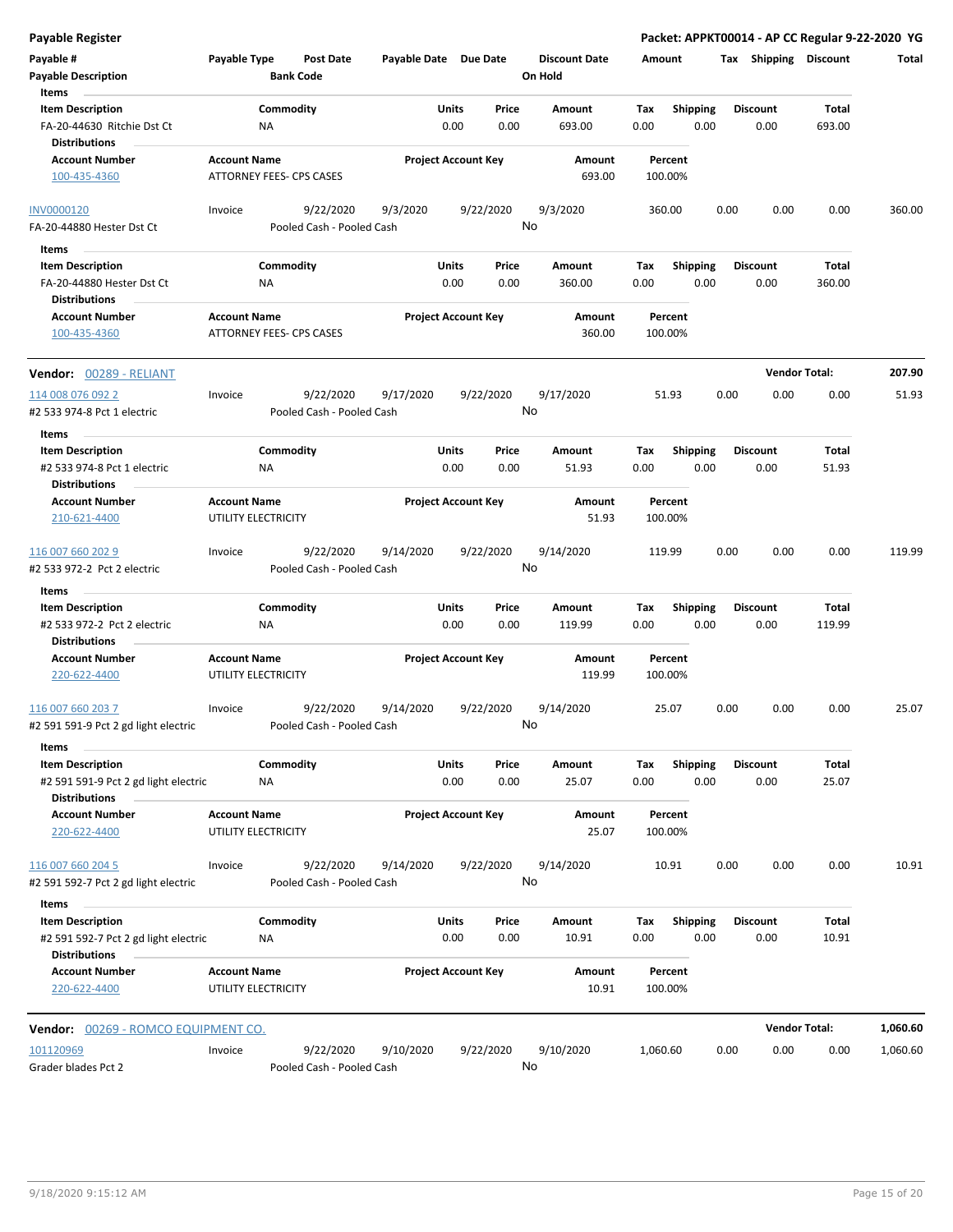| <b>Payable Register</b>                                                                      |                                                       |                        |                                        |                       |                |                            |               |                                 |             |                         |      |                         | Packet: APPKT00014 - AP CC Regular 9-22-2020 YG |          |
|----------------------------------------------------------------------------------------------|-------------------------------------------------------|------------------------|----------------------------------------|-----------------------|----------------|----------------------------|---------------|---------------------------------|-------------|-------------------------|------|-------------------------|-------------------------------------------------|----------|
| Payable #<br><b>Payable Description</b>                                                      | Payable Type                                          | <b>Bank Code</b>       | <b>Post Date</b>                       | Payable Date Due Date |                |                            |               | <b>Discount Date</b><br>On Hold | Amount      |                         |      | Tax Shipping Discount   |                                                 | Total    |
| Items<br><b>Item Description</b><br>Grader blades Pct 2<br><b>Distributions</b>              |                                                       | Commodity<br>Goods     |                                        |                       | Units<br>10.00 | 106.06                     | Price         | Amount<br>1,060.60              | Tax<br>0.00 | <b>Shipping</b><br>0.00 |      | <b>Discount</b><br>0.00 | Total<br>1,060.60                               |          |
| <b>Account Number</b><br>220-622-4580                                                        | <b>Account Name</b><br><b>R&amp;M MACHINERY PARTS</b> |                        |                                        |                       |                | <b>Project Account Key</b> |               | Amount<br>1,060.60              |             | Percent<br>100.00%      |      |                         |                                                 |          |
| <b>Vendor:</b> 00494 - SHI GOVERNMENT SOLUTIONS, INC.                                        |                                                       |                        |                                        |                       |                |                            |               |                                 |             |                         |      |                         | <b>Vendor Total:</b>                            | 1,054.36 |
| GB00383377<br>Microsoft Office License                                                       | Invoice                                               |                        | 9/22/2020<br>Pooled Cash - Pooled Cash | 9/11/2020             |                | 9/22/2020                  |               | 9/11/2020<br>No                 | 1,054.36    |                         | 0.00 | 0.00                    | 0.00                                            | 1,054.36 |
| Items<br><b>Item Description</b>                                                             |                                                       | Commodity              |                                        |                       | Units          |                            | Price         | Amount                          | Тах         | <b>Shipping</b>         |      | <b>Discount</b>         | Total                                           |          |
| Microsoft Office License<br><b>Distributions</b>                                             |                                                       | Goods                  |                                        |                       | 4.00           | 263.59                     |               | 1,054.36                        | 0.00        | 0.00                    |      | 0.00                    | 1,054.36                                        |          |
| <b>Account Number</b><br>100-503-5760                                                        | <b>Account Name</b>                                   |                        | COUNTY COMPUTER REPLACEMENT            |                       |                | <b>Project Account Key</b> |               | Amount<br>1,054.36              |             | Percent<br>100.00%      |      |                         |                                                 |          |
| <b>Vendor: 00817 - SMITH, THOMAS SCOTT</b>                                                   |                                                       |                        |                                        |                       |                |                            |               |                                 |             |                         |      |                         | <b>Vendor Total:</b>                            | 999.80   |
| <b>INV0000096</b><br>CR-20-27567 Matlock Dst Ct                                              | Invoice                                               |                        | 9/22/2020<br>Pooled Cash - Pooled Cash | 8/21/2020             |                | 9/22/2020                  |               | 8/21/2020<br>No                 |             | 999.80                  | 0.00 | 0.00                    | 0.00                                            | 999.80   |
| Items<br><b>Item Description</b><br>CR-20-27567 Matlock Dst Ct<br><b>Distributions</b>       |                                                       | Commodity<br><b>NA</b> |                                        |                       | Units<br>0.00  |                            | Price<br>0.00 | Amount<br>999.80                | Tax<br>0.00 | <b>Shipping</b><br>0.00 |      | <b>Discount</b><br>0.00 | Total<br>999.80                                 |          |
| <b>Account Number</b><br>100-435-4370                                                        | <b>Account Name</b><br><b>ATTORNEY FEES</b>           |                        |                                        |                       |                | <b>Project Account Key</b> |               | Amount<br>999.80                |             | Percent<br>100.00%      |      |                         |                                                 |          |
| Vendor: 00520 - SUNBELT RENTALS, INC                                                         |                                                       |                        |                                        |                       |                |                            |               |                                 |             |                         |      |                         | <b>Vendor Total:</b>                            | 2,847.04 |
| 96597644-0018<br>8/12-9/8/20 forklift rental                                                 | Invoice                                               |                        | 9/22/2020<br>Pooled Cash - Pooled Cash | 8/22/2020             |                | 9/22/2020                  |               | 8/22/2020<br>No                 | 2,847.04    |                         | 0.00 | 0.00                    | 0.00                                            | 2,847.04 |
| Items                                                                                        |                                                       |                        |                                        |                       |                |                            |               |                                 |             |                         |      |                         |                                                 |          |
| <b>Item Description</b><br>8/12-9/8/20 forklift rental<br><b>Distributions</b>               |                                                       | Commodity<br>ΝA        |                                        |                       | Units<br>0.00  |                            | Price<br>0.00 | Amount<br>2,847.04              | Tax<br>0.00 | Shipping<br>0.00        |      | <b>Discount</b><br>0.00 | Total<br>2,847.04                               |          |
| <b>Account Number</b><br>680-668-1650                                                        | <b>Account Name</b><br>CONSTRUCTION                   |                        |                                        |                       |                | <b>Project Account Key</b> |               | Amount<br>2,847.04              |             | Percent<br>100.00%      |      |                         |                                                 |          |
| Vendor: 00310 - TYLER TECHNOLOGIES, INC.                                                     |                                                       |                        |                                        |                       |                |                            |               |                                 |             |                         |      |                         | <b>Vendor Total:</b>                            | 2,470.00 |
| 130-15535<br>Constable#3 Incode public safety                                                | Invoice                                               |                        | 9/22/2020<br>Pooled Cash - Pooled Cash | 8/12/2020             |                | 9/22/2020                  |               | 8/12/2020<br>No                 | 2,340.00    |                         | 0.00 | 0.00                    | 0.00                                            | 2,340.00 |
| Items<br><b>Item Description</b><br>Constable#3 Incode public safety                         |                                                       | Commodity<br>ΝA        |                                        |                       | Units<br>0.00  |                            | Price<br>0.00 | Amount<br>2,340.00              | Tax<br>0.00 | <b>Shipping</b><br>0.00 |      | <b>Discount</b><br>0.00 | <b>Total</b><br>2,340.00                        |          |
| <b>Distributions</b><br><b>Account Number</b><br>100-553-5740                                | <b>Account Name</b><br><b>TECHNOLOGY</b>              |                        |                                        |                       |                | <b>Project Account Key</b> |               | Amount<br>2,340.00              |             | Percent<br>100.00%      |      |                         |                                                 |          |
| 130-15968<br>8/11/20 Constable #3 Incode Public Safety                                       | Invoice                                               |                        | 9/22/2020<br>Pooled Cash - Pooled Cash | 8/19/2020             |                | 9/22/2020                  |               | 8/19/2020<br>No                 |             | 130.00                  | 0.00 | 0.00                    | 0.00                                            | 130.00   |
| Items                                                                                        |                                                       |                        |                                        |                       |                |                            |               |                                 |             |                         |      |                         |                                                 |          |
| <b>Item Description</b><br>8/11/20 Constable #3 Incode Public Safety<br><b>Distributions</b> |                                                       | Commodity<br>ΝA        |                                        |                       | Units<br>0.00  |                            | Price<br>0.00 | Amount<br>130.00                | Tax<br>0.00 | <b>Shipping</b><br>0.00 |      | <b>Discount</b><br>0.00 | <b>Total</b><br>130.00                          |          |
| <b>Account Number</b><br>100-553-5740                                                        | <b>Account Name</b><br><b>TECHNOLOGY</b>              |                        |                                        |                       |                | <b>Project Account Key</b> |               | Amount<br>130.00                |             | Percent<br>100.00%      |      |                         |                                                 |          |

**Vendor:** 00480 - VESTED NETWORKS **Vendor Total: 82.50**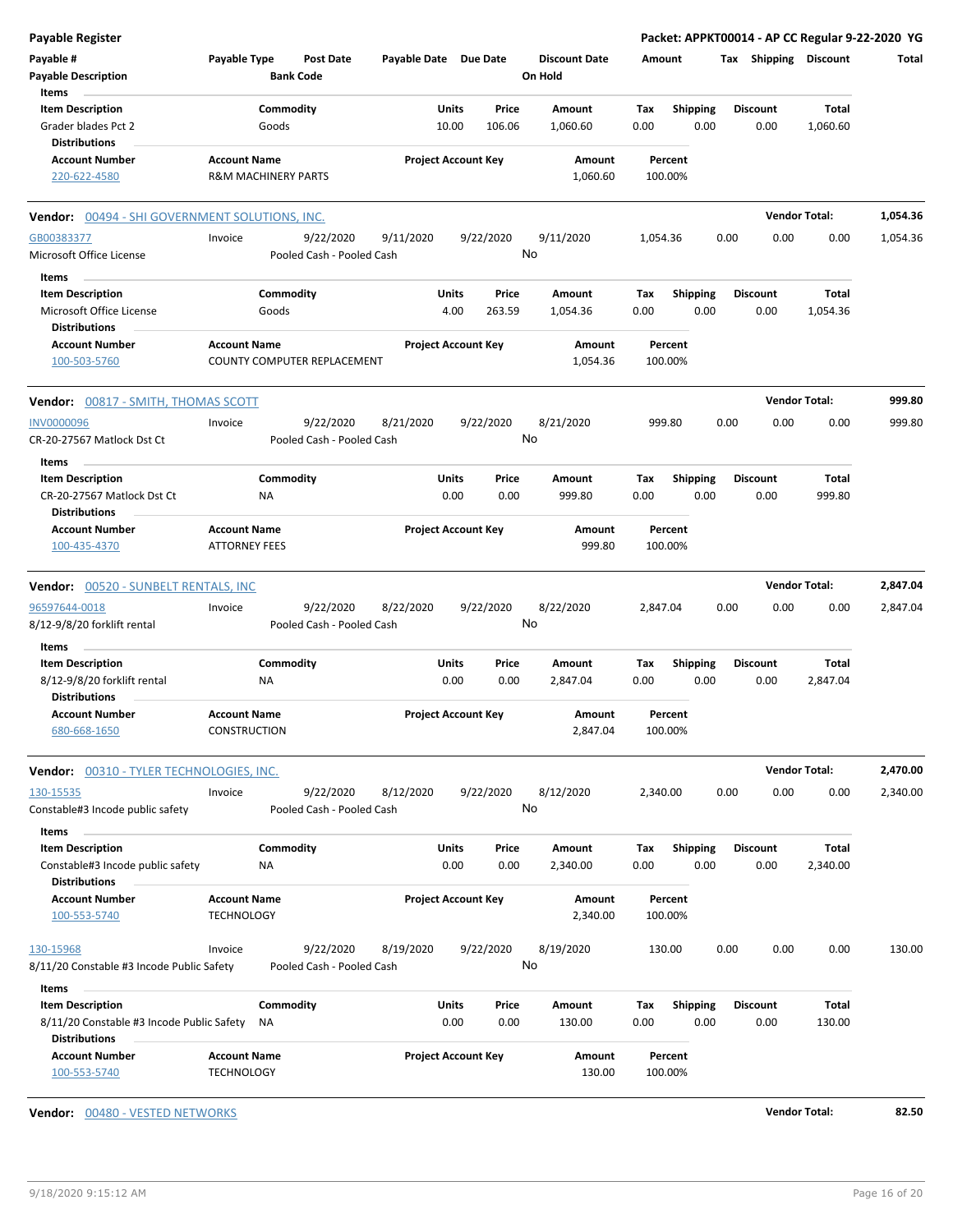| <b>Payable Register</b>                  |                     |                           |                            |                 |           |                      |        |                 |      |                 | Packet: APPKT00014 - AP CC Regular 9-22-2020 YG |              |
|------------------------------------------|---------------------|---------------------------|----------------------------|-----------------|-----------|----------------------|--------|-----------------|------|-----------------|-------------------------------------------------|--------------|
| Payable #                                | <b>Pavable Type</b> | <b>Post Date</b>          | <b>Pavable Date</b>        | <b>Due Date</b> |           | <b>Discount Date</b> | Amount |                 | Tax  | <b>Shipping</b> | <b>Discount</b>                                 | <b>Total</b> |
| <b>Payable Description</b>               |                     | <b>Bank Code</b>          |                            |                 |           | On Hold              |        |                 |      |                 |                                                 |              |
| <b>IN6300</b>                            | Invoice             | 9/22/2020                 | 9/16/2020                  |                 | 9/22/2020 | 9/16/2020            |        | 82.50           | 0.00 | 0.00            | 0.00                                            | 82.50        |
| Telephone system                         |                     | Pooled Cash - Pooled Cash |                            |                 |           | No                   |        |                 |      |                 |                                                 |              |
| Items                                    |                     |                           |                            |                 |           |                      |        |                 |      |                 |                                                 |              |
| <b>Item Description</b>                  | Commodity           |                           |                            | Units           | Price     | Amount               | Tax    | <b>Shipping</b> |      | <b>Discount</b> | Total                                           |              |
| Telephone system<br><b>Distributions</b> | <b>NA</b>           |                           |                            | 0.00            | 0.00      | 82.50                | 0.00   | 0.00            |      | 0.00            | 82.50                                           |              |
| <b>Account Number</b>                    | <b>Account Name</b> |                           | <b>Project Account Key</b> |                 |           | Amount               |        | Percent         |      |                 |                                                 |              |
| 100-510-4200                             | <b>TELEPHONE</b>    |                           |                            |                 |           | 82.50                |        | 100.00%         |      |                 |                                                 |              |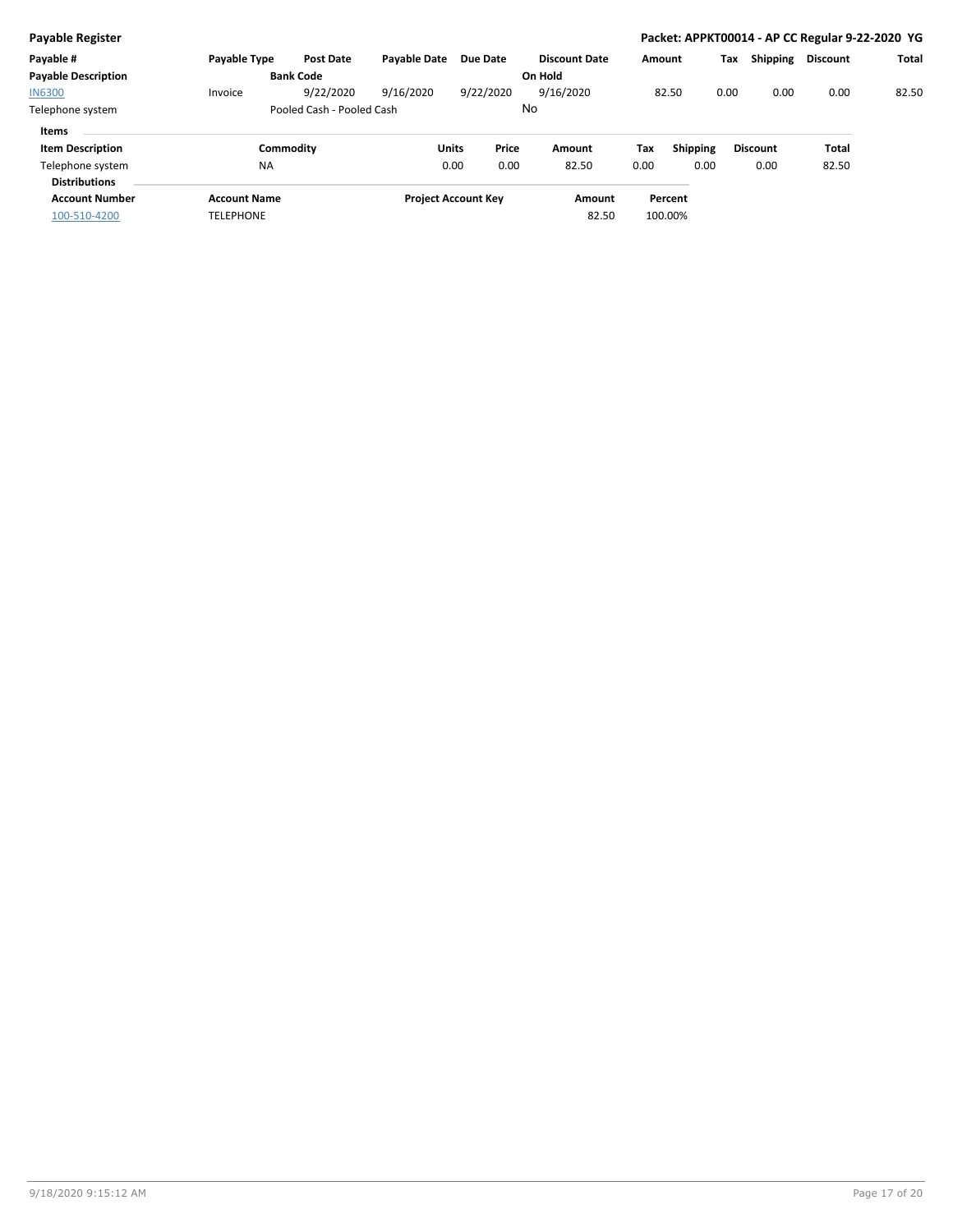## Payable Summary

| Type    | Count               | Gross      | Тах  | <b>Shipping</b> | <b>Discount</b> | Total      | <b>Manual Payment</b> | <b>Balance</b> |
|---------|---------------------|------------|------|-----------------|-----------------|------------|-----------------------|----------------|
| Invoice | 89                  | 186.971.71 | 0.00 | 52.35           | 0.00            | 187.024.06 | 0.00                  | 187,024.06     |
|         | <b>Grand Total:</b> | 186.971.71 | 0.00 | 52.35           | 0.00            | 187.024.06 | 0.00                  | 187,024.06     |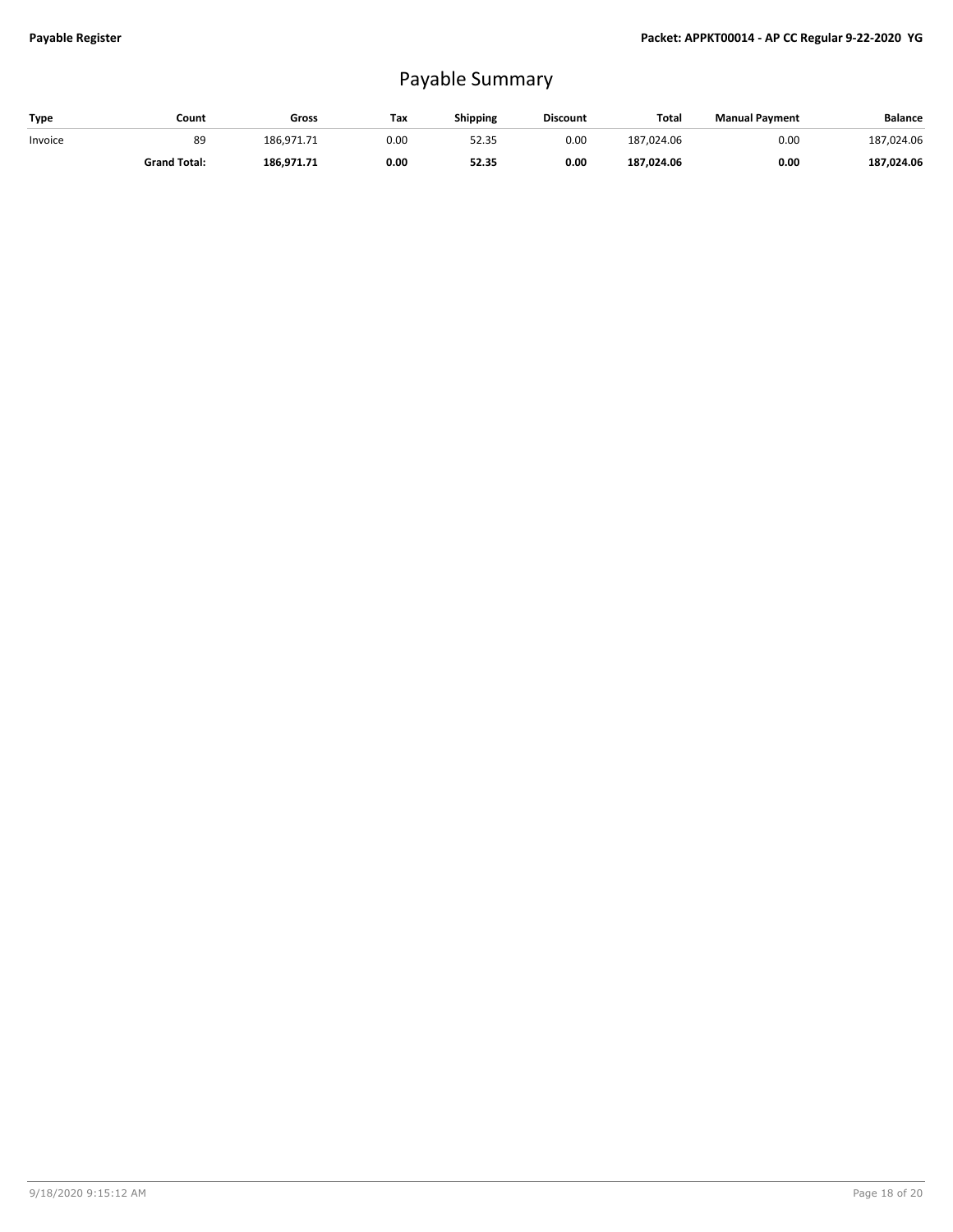## **Account Summary**

| <b>Account</b>      | Name                            |        | Amount        |
|---------------------|---------------------------------|--------|---------------|
| 100-400-4270        | OUT OF COUNTY TRAVEL/TRAINING   |        | 100.00        |
| 100-403-4270        | OUT OF COUNTY TRAVEL/TRAINING   |        | 100.00        |
| 100-404-3100        | <b>ELECTION SUPPLIES</b>        |        | 377.53        |
| 100-409-4080        | COUNTY WELLNESS PROGRAM         |        | 254.95        |
| 100-409-5740        | <b>TECHNOLOGY</b>               |        | 69.34         |
| 100-410-5740        | <b>TECHNOLOGY</b>               |        | 2,004.57      |
| 100-425-4660        | <b>AUTOPSIES</b>                |        | 4,300.00      |
| 100-435-3100        | <b>OFFICE SUPPLIES</b>          |        | 53.16         |
| 100-435-4360        | <b>ATTORNEY FEES- CPS CASES</b> |        | 6,314.00      |
| 100-435-4370        | <b>ATTORNEY FEES</b>            |        | 5,797.05      |
| 100-450-3100        | <b>OFFICE SUPPLIES</b>          |        | 1,058.26      |
| 100-450-5720        | OFFICE EQUIPMENT                |        | 879.99        |
| 100-455-3100        | <b>OFFICE SUPPLIES</b>          |        | 192.67        |
| 100-455-5720        | OFFICE EQUIPMENT                |        | 233.45        |
| 100-457-3100        | <b>OFFICE SUPPLIES</b>          |        | 283.48        |
| 100-457-3110        | POSTAGE                         |        | 38.00         |
| 100-475-3100        | OFFICE SUPPLIES                 |        | 84.54         |
| 100-475-4270        | OUT OF COUNTY TRAVEL/TRAINING   |        | 49.45         |
| 100-475-4650        | PHYS.EVIDENCE ANALYSIS          |        | 20.00         |
| 100-475-4810        | <b>DUES</b>                     |        | 125.00        |
| 100-475-5720        | OFFICE EQUIPMENT                |        | 1,254.97      |
| 100-495-3100        | <b>OFFICE SUPPLIES</b>          |        | 341.45        |
| 100-503-5720        | OFFICE EQUIPMENT                |        | 34.99         |
| 100-503-5740        | COMPUTER/WEB SOFTWARE           |        | 231.00        |
| 100-503-5760        | COUNTY COMPUTER REPLACEMENT     |        | 1,054.36      |
| 100-510-4200        | <b>TELEPHONE</b>                |        | 3,599.25      |
| 100-510-4530        | <b>COMPUTER SOFTWARE</b>        |        | 2,250.00      |
| 100-515-4501        | PEST CONTROL                    |        | 65.00         |
| 100-515-4502        | <b>LAWN MAINTENANCE</b>         |        | 60.00         |
| 100-518-4500        | R & M BUILDING                  |        | 35.00         |
| 100-553-5740        | <b>TECHNOLOGY</b>               |        | 2,470.00      |
| 100-560-3100        | <b>OFFICE SUPPLIES</b>          |        | 799.36        |
| 100-560-3210        | <b>PATROL SUPPLIES</b>          |        | 267.90        |
| 100-560-4280        | PRISONER TRANSPORT              |        | 80.00         |
| 100-560-4500        | R & M BUILDING                  |        | 80.00         |
| 100-560-5720        | OFFICE EQUIPMENT                |        | 599.89        |
| 100-565-4500        | <b>R&amp;M BUILDING</b>         |        | 4,409.16      |
| 100-573-3100        | <b>OFFICE SUPPLIES</b>          |        | 350.67        |
| 100-590-3100        | <b>OFFICE SUPPLIES</b>          |        | 26.64         |
| <u>100-640-4100</u> | FANNIN CO. CHILDRENS CTR        |        | 2,838.34      |
| 100-640-4110        | FANNIN CO. WELFARE BOARD        |        | 200.00        |
| 100-665-4290        | IN/OUT CO.TRAVEL/TRAINING-4-H   |        | 200.00        |
|                     |                                 | Total: | 43,583.42     |
|                     |                                 |        |               |
| Account             | Name                            |        | <b>Amount</b> |
| 121-402-3120        | <b>IMAGING SYSTEM</b>           |        | 4,288.00      |
|                     |                                 | Total: | 4,288.00      |
|                     |                                 |        |               |
| Account             | Name                            |        | <b>Amount</b> |
| 127-403-4370        | DIGITAL IMAGING                 |        | 9,597.50      |
|                     |                                 | Total: | 9,597.50      |